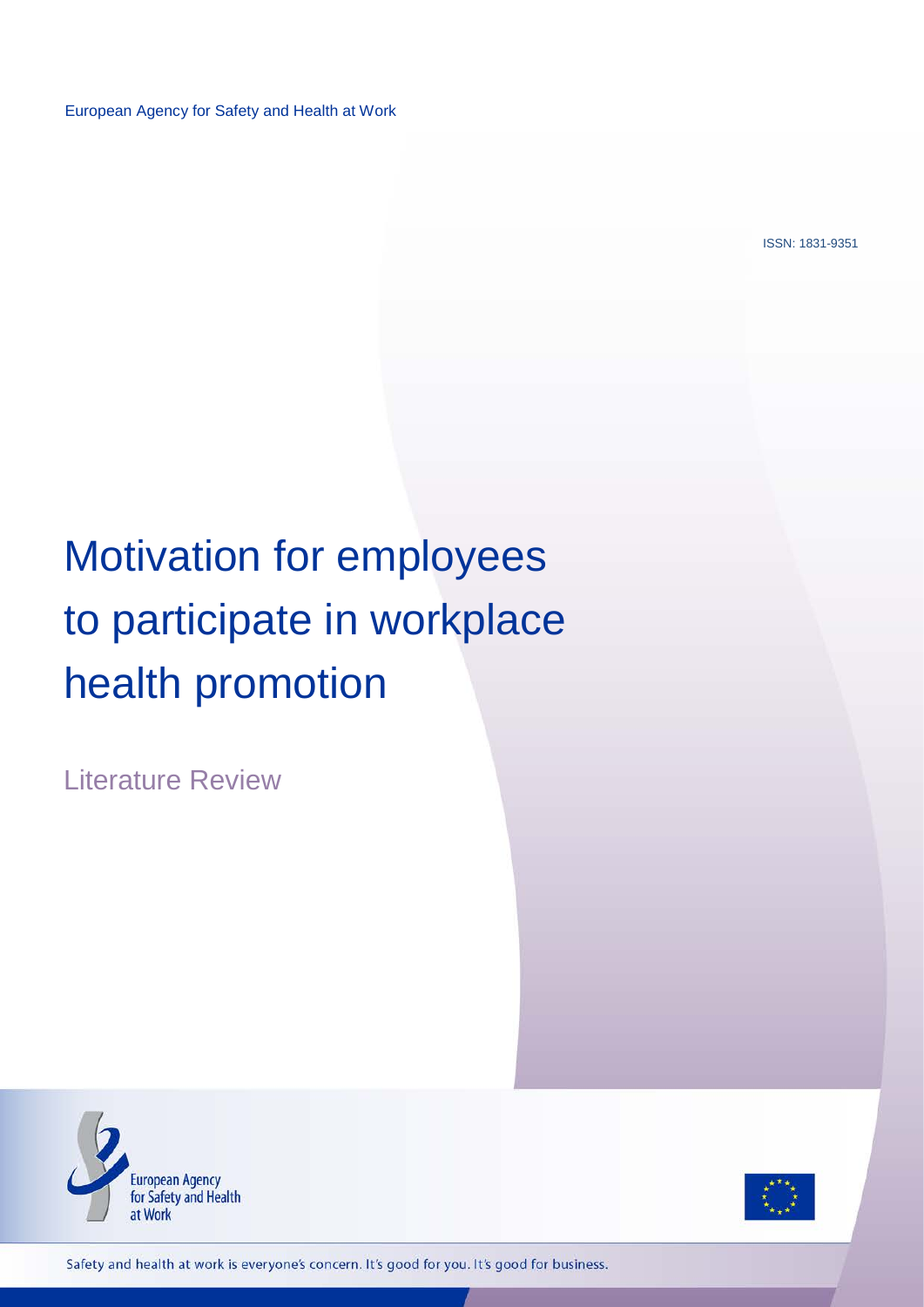This report is based on a draft prepared by:

Juliet Hassard, Dandan Wang and Tom Cox, Institute of Work, Health and Organisations (I-WHO), University of Nottingham, United Kingdom (Task Leaders)

Julia Flintrop, Kooperationsstelle Hamburg IFE GmbH (the Cooperation Centre Hamburg IFE GmbH), Germany

Thomas Clausen, Det Nationale Forskningscenter for Arbejdsmiljø – NFA, (the National Research Centre for the Working Environment – NRCWE), Denmark

Karen Muylaert, Institute for Occupational Safety and Health – PREVENT, Belgium

Project management: Zinta Podniece (EU-OSHA)

EU-OSHA would like to thank its Workplace Health Promotion Expert Group for their valuable feedback on the draft report.



More information on the European Union is available on the Internet [\(http://europa.eu\)](http://europa.eu/).

Cataloguing data can be found on the cover of this publication.

Luxembourg: Publications Office of the European Union, 2012

ISBN: 978-92-9191-811-9

doi: 10.2802/4973

© European Agency for Safety and Health at Work, 2012 Reproduction is authorised provided the source is acknowledged.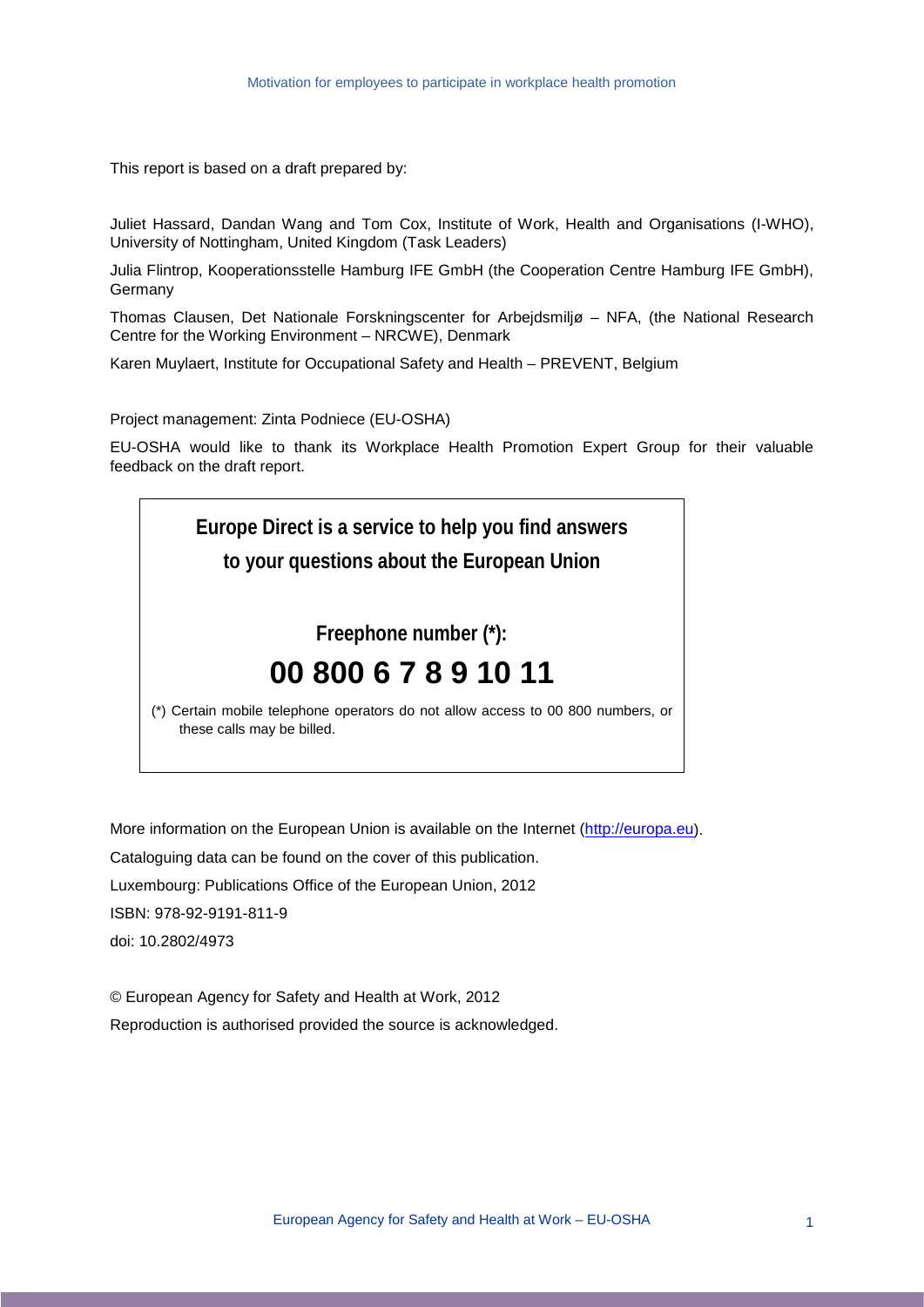# **Table of contents**

| 1.5 What are the benefits of WHP programmes for employees and organisations?  10                 |  |
|--------------------------------------------------------------------------------------------------|--|
| 1.5.1                                                                                            |  |
| 1.5.2                                                                                            |  |
| 1.6 The importance of worker participation in the success of WHP programmes 11                   |  |
| 2                                                                                                |  |
| 3                                                                                                |  |
|                                                                                                  |  |
| 3.2. Employee involvement in WHP planning, implementation and evaluation  14                     |  |
| 3.3. The use of a tailored approach: programme measures fitted to individual needs  14           |  |
|                                                                                                  |  |
|                                                                                                  |  |
|                                                                                                  |  |
|                                                                                                  |  |
|                                                                                                  |  |
| 4. Workplace health promotion in a diverse workforce: who participates, who doesn't and why?  19 |  |
| 4.1. Promoting health in a diverse workforce: who participates in WHP and who doesn't?  19       |  |
|                                                                                                  |  |
|                                                                                                  |  |
|                                                                                                  |  |
|                                                                                                  |  |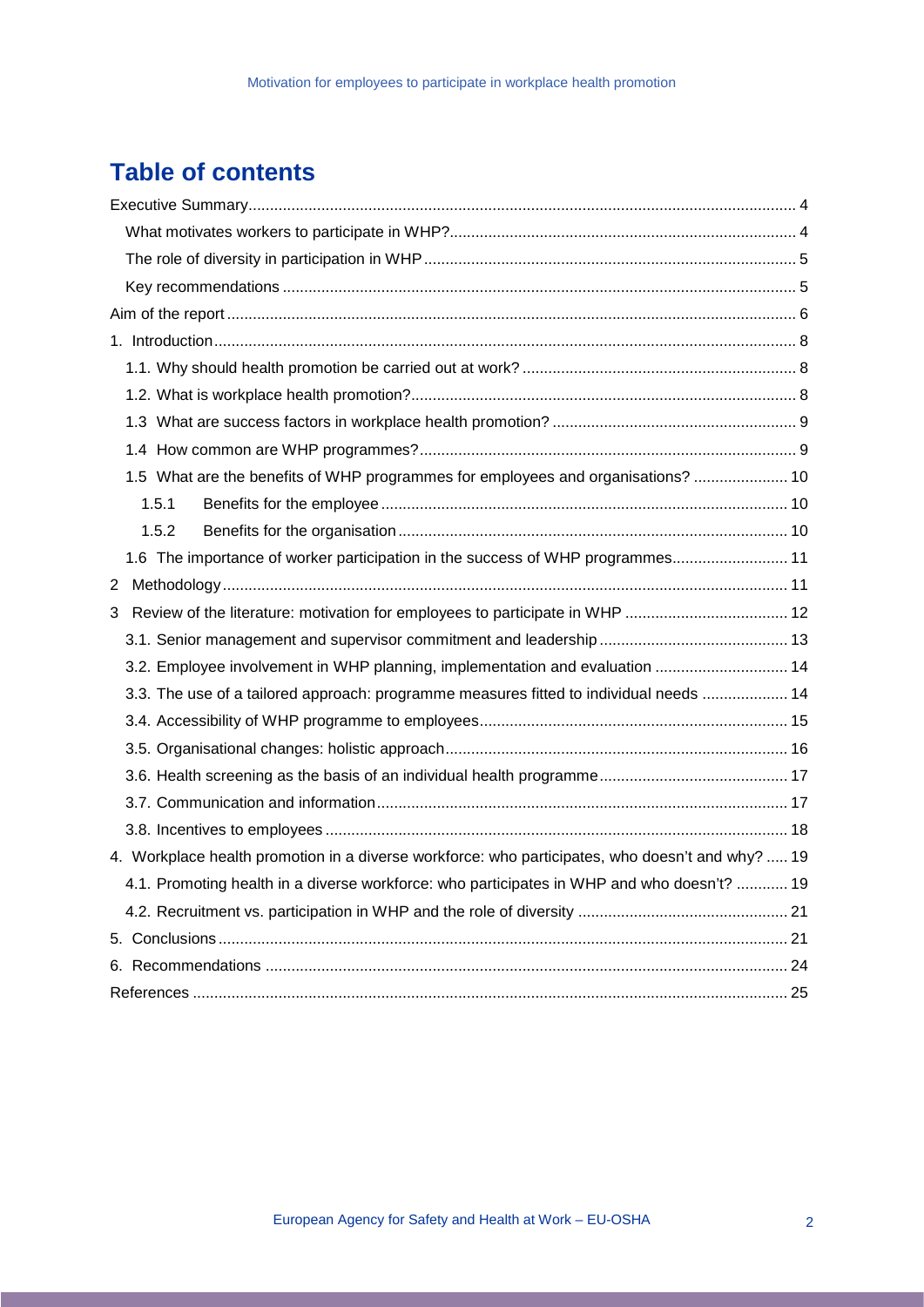<span id="page-3-0"></span>Motivation for employees to participate in workplace health promotion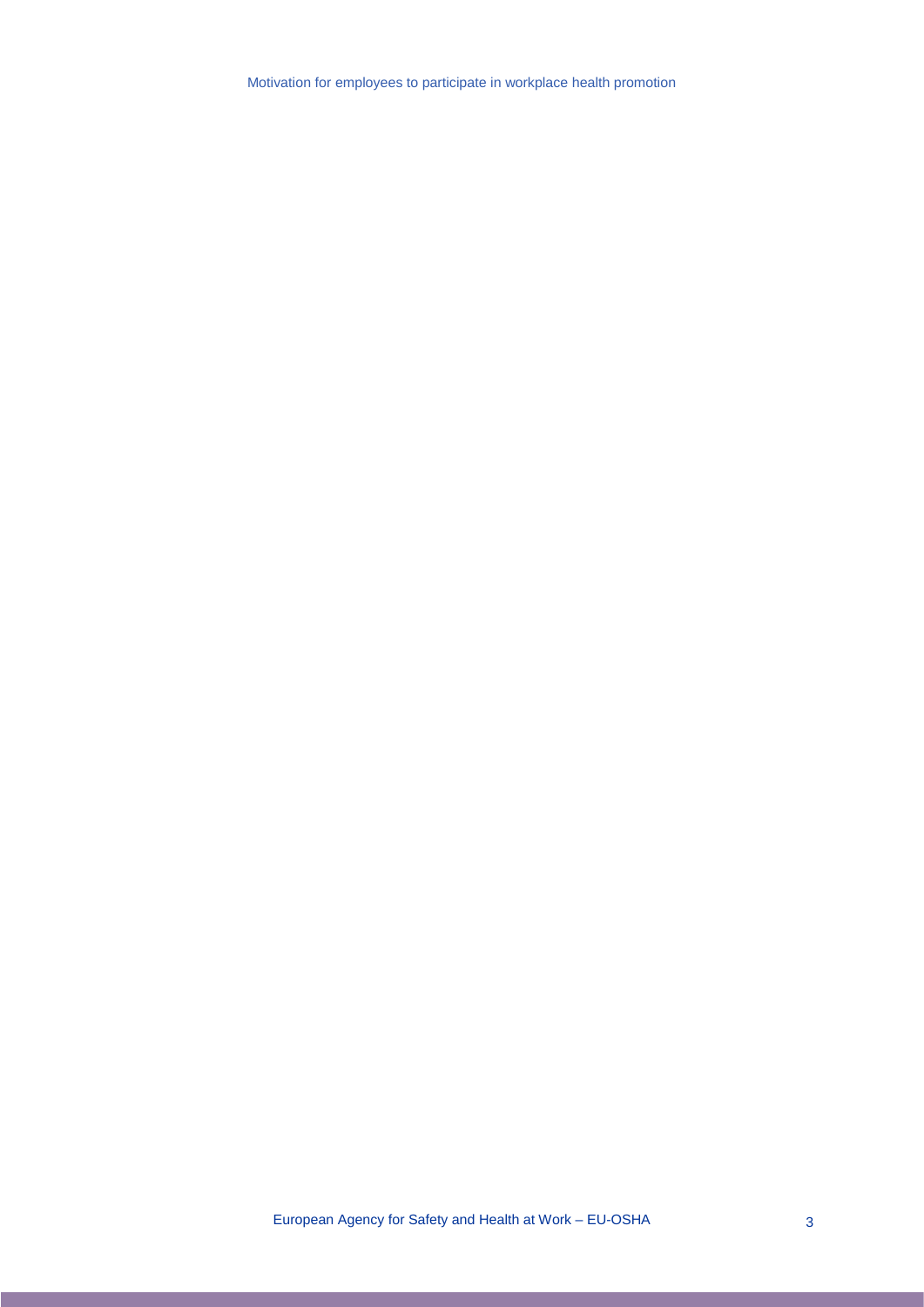# **Executive Summary**

According to the Luxembourg Declaration, workplace health promotion (WHP) is the combined efforts of employers, workers and society to improve the health and wellbeing of people at work. This can be achieved by: improving work organisation and the work environment; promoting the active participation of all stakeholders in the process; and encouraging personal development. It is important to note that WHP aims to be a complementary support for, but not a replacement of, workplace risk management. Proper risk management is an essential foundation for a successful WHP programme. Regarding actual participation in WHP activities, the literature suggests that the number of participants often tends to be rather low once the WHP project is actually in progress. Therefore, it is pertinent to investigate how organisations are able to motivate their employees to participate in WHP activities in both the short- and long term. At the same time it should be kept in mind that employee participation in health promotion activities is totally voluntary.

The aim of this report was to conduct a review of the available literature to identify the motivating factors for employees to participate in WHP. This knowledge can be used to improve WHP programmes and, consequently, the participation rates. The findings section of the report is divided into two key areas. The first section outlines and describes some of the key findings from the literature concerning workers' motivation to participate in WHP; and the second examines the contributory role diversity may play in worker participation and recruitment.

## <span id="page-4-0"></span>**What motivates workers to participate in WHP?**

The main findings of the literature review were as follows:

- The visible commitment of employers and senior managers to the promotion and protection of employees' health and wellbeing has been found to be linked with enhanced commitment and participation of employees in WHP initiatives.
- Active worker involvement and participation is important in the planning, implementation and evaluation of WHP programmes. Employees are more likely to participate in WHP programmes if they work for/ in organisations where employees' representatives or peers endorse and participate in such programmes.
- Tailoring WHP measures and actions to meet individual needs has been observed to be successful in enhancing the motivation of workers to participate in WHP programmes and measures. A preliminary step in developing a tailored programme for employees may be to use existing data in order to identify where priority areas or topics exist.
- Worker participation can be enhanced if the accessibility of WHP activities is considered during the design process. This includes considering: time (both the length of activities and time of day) required for employees' participation, convenience of the location of such events and the associated costs for the individual employee.
- It is important to use a holistic approach to WHP which should include organisational changes, as well as measures targeted at the individual. Having health-promoting organisational structures in place has been found to encourage employees to take individual measures more seriously and have confidence that information is credible and meaningful.
- Health screenings are seen as a key element in health promotion programmes. Individual risk reports, based on such assessments, provide feedback to employees on their relative risk for various mental and physical health conditions; and this information, in turn, may encourage workers to participate in WHP measures and actions. In general, offering health risk assessments and individual consultation on the results helps employees to understand their individual profile and enhances their motivation to become active. Confidentiality and personal data protection should be respected throughout the process.
- The use of positive messages targeted at the individual has been found to be a successful strategy for recruiting workers to participate in WHP programmes. Using both formal and informal communication channels can help to cultivate worker participation in WHP measures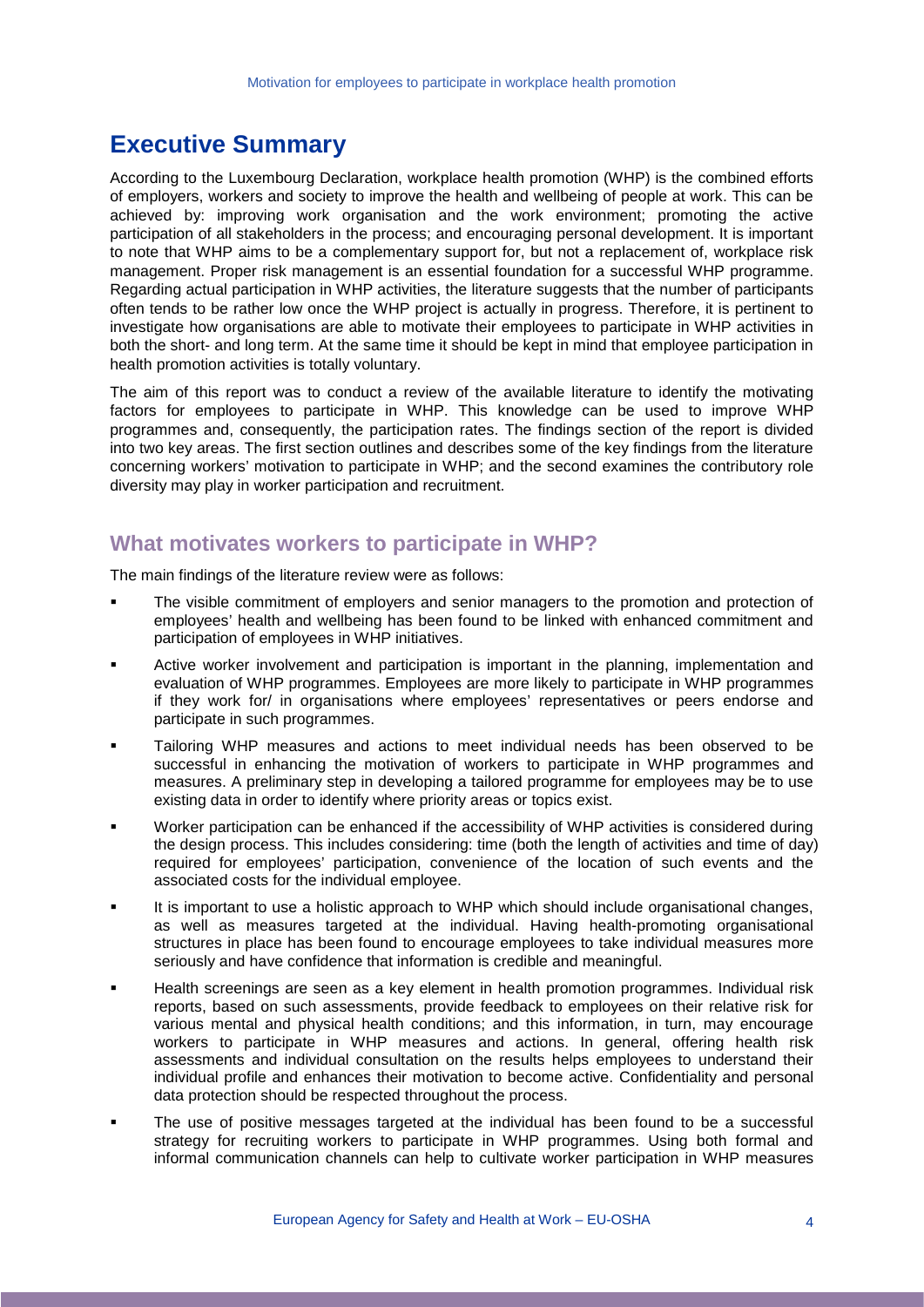and actions. However, it is important that targeted health information and communication channels should not interfere with employees' autonomy and privacy.

 The use of incentives (either material or social) has been observed to help promote employee participation. However, incentives must be handled carefully for several reasons. Enhancing intrinsic motivation through social incentives, rather than exclusively material incentives, is a more secure way of achieving long-term behaviour changes.

## <span id="page-5-0"></span>**The role of diversity in participation in WHP**

The second aim of the literature review was to determine the role of diversity in recruitment and participation of workers in WHP. The review of the literature found that:

- The groups most likely to be recruited for WHP activities are not necessarily the groups that are most likely to show sustained participation in these WHP activities.
- Male employees, employees with high educational attainment, employees in managerial positions and married employees are more likely to be recruited for WHP, whilst in contrast female employees, employees with low educational attainment, employees in non-managerial positions and unmarried employees are more likely to show sustained participation in WHP activities.
- Sustained participation increases significantly with age and female gender.
- It is important to take into account the role of diversity when designing WHP programmes, and how this may affect both the recruitment and participation rates of workers.

#### <span id="page-5-1"></span>**Key recommendations**

Based on the results of the literature review, a number of key recommendations to help facilitate increased recruitment and participation of workers in WHP actions and measures were outlined:

- Actively and continuously involve employees in the design and implementation of WHP activities.
- Tailor and target WHP measures to the individual needs of employees.
- Use formal and informal communication strategies to promote WHP measures and raise employees' awareness of health issues.
- Provide employees with adequate, personal and motivating information on the WHP activities.
- It is important that WHP activities satisfy individual and social needs at the workplace.
- WHP activities and measures should be easily accessible.
- Clear leadership and continuous support by employers and senior management is essential for WHP programmes.
- Consider the role of diversity when planning WHP measures and actions.

The literature review also identified some areas in which additional research is necessary. In particular, more information is needed on how employees' motivation works in SMEs as most of the evaluated interventions are described for big enterprises; how to motivate difficult-to-reach staff such as parttime and shift workers; and what is an impact of cultural differences, especially in the EU context.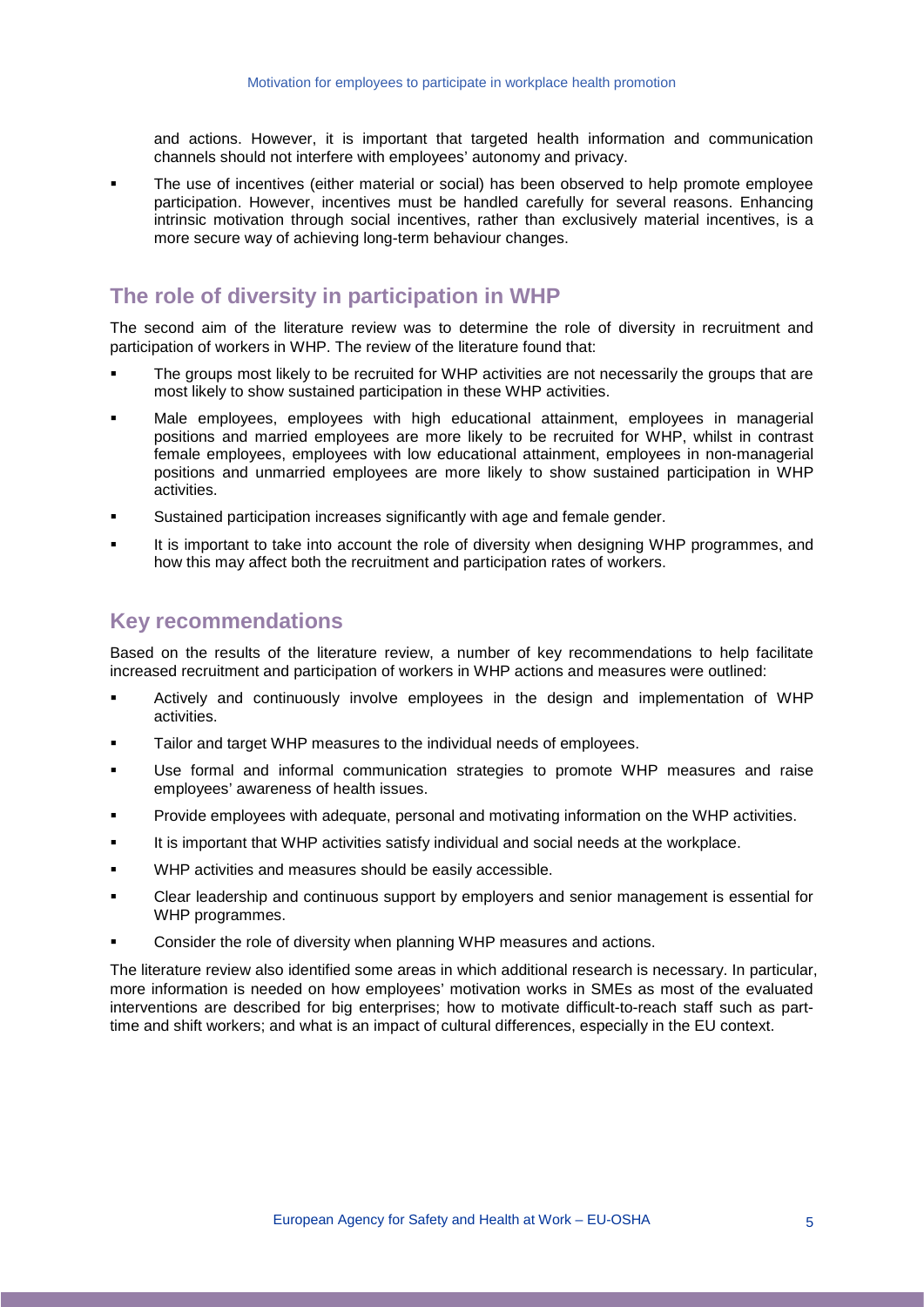# <span id="page-6-0"></span>**Aim of the report**

Promotion of health at work is one of the priorities of the Community OSH Strategy.<sup>[1](#page-6-1)</sup> The Community Strategy stresses that the positive effects of active risk prevention policies at the workplace can be reinforced by encouraging workers who work in a healthy environment to adopt lifestyles that improve their general state of health. Workplace-based health promotion activities are part of a healthy culture and complement proper risk management. According to the Luxembourg Declaration, workplace health promotion (WHP) is the combined efforts of employers, workers and society to improve the health and wellbeing of



people at work. This can be achieved through a combination of: (1) improving the organisation of work and the working environment; (2) promoting active participation by employees in WHP measures; and (3) encouraging employees' personal development.<sup>[2](#page-6-2)</sup> Therefore, it is important to understand what the factors are that motivate employees to participate in WHP measures and to use this knowledge both to improve health promotion programmes and to encourage more workers to participate in such activities. This report presents the findings of a literature review conducted with the aim of identifying the key reasons, arguments and motivation for workers to be involved in workplace based health promotion initiatives. The report is aimed at occupational health professionals and other experts, human resource managers, employers, work organisations and decision makers.

<http://eur-lex.europa.eu/LexUriServ/LexUriServ.do?uri=COM:2007:0062:FIN:EN:PDF>

<span id="page-6-2"></span><span id="page-6-1"></span><http://www.enwhp.org/workplace-health-promotion.html>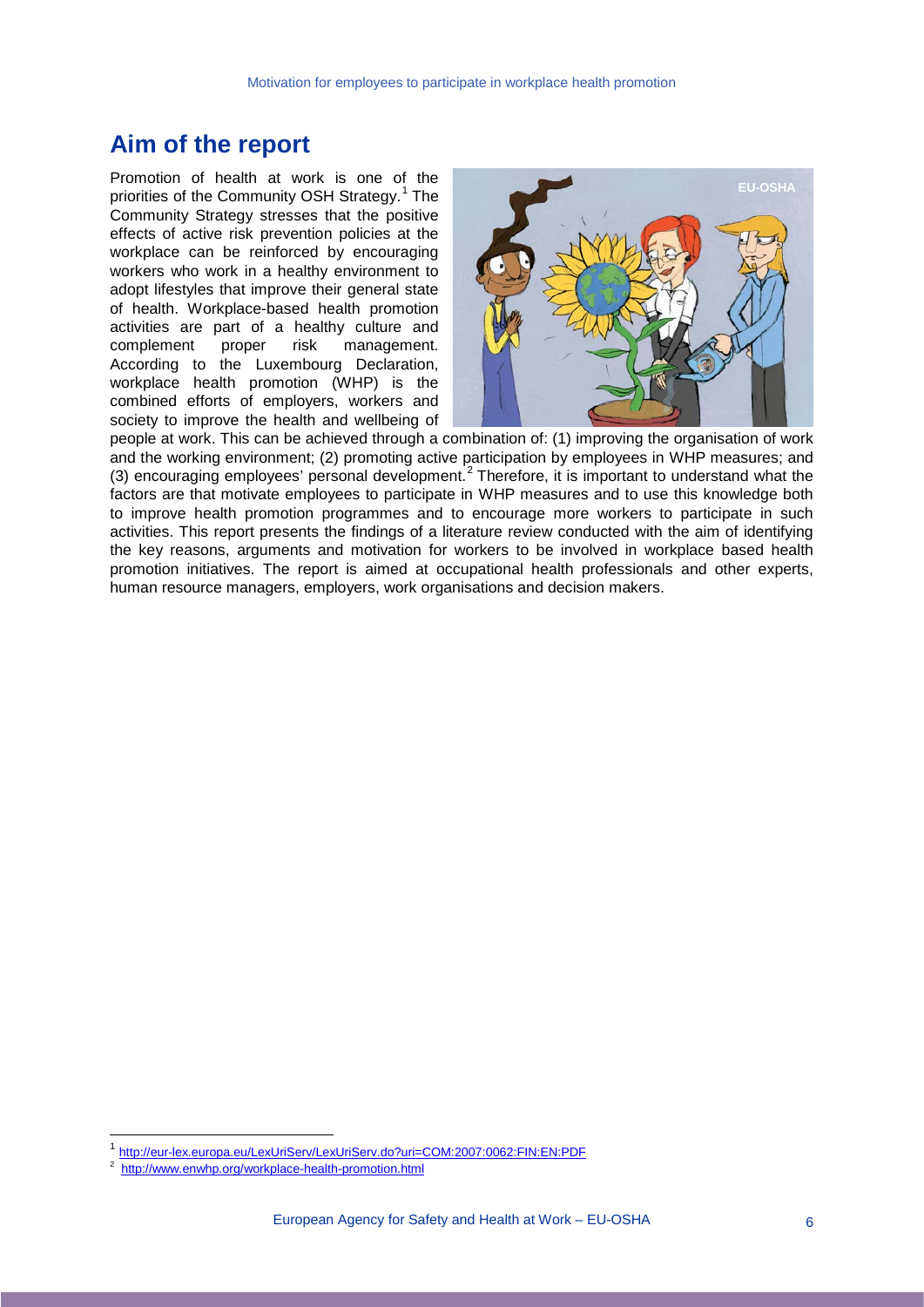<span id="page-7-0"></span>Motivation for employees to participate in workplace health promotion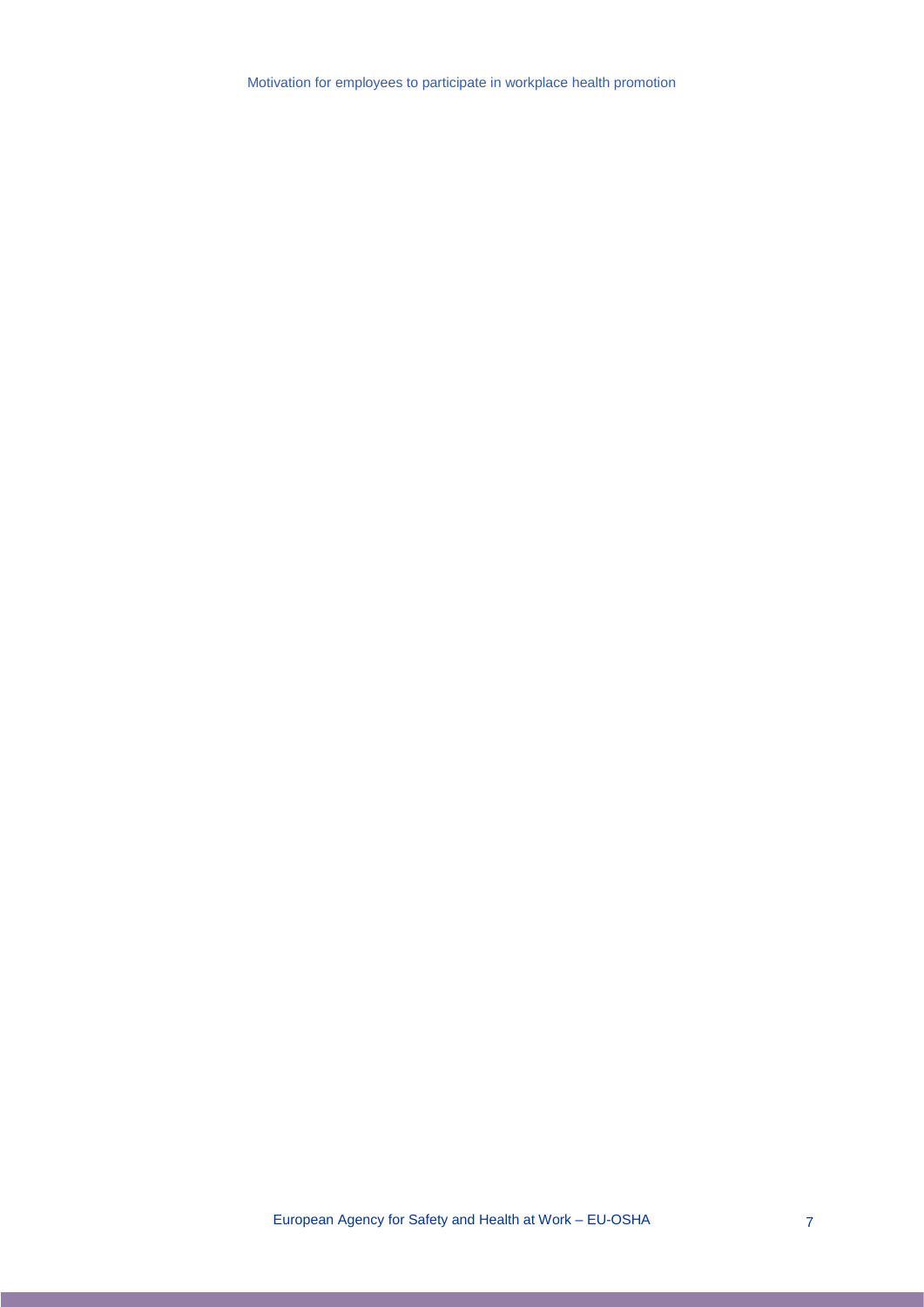# **1. Introduction**

The word 'health' is defined in the Oxford Dictionary as 'the state of being free from illness or injury'. However, the World Health Organization (WHO) defined health in its broader sense in 1946 as 'a state of complete physical, mental, and social wellbeing and not merely the absence of disease or infirmity'. The WHO's 1986 Ottawa Charter for Health Promotion further said that health is not just a state, but also 'a resource for everyday life, not the objective of living. Health is a positive concept emphasizing social and personal resources, as well as physical capacities.'

The German philosopher Schopenhauer (1788–1860) once advocated that 'health is not everything, but without health, everything is nothing'. Schopenhauer is not the only person to consider health as being very important for a high quality of life. In fact, the European Quality of Life Survey (2007) showed that over 80% of European residents believed that health was crucial to their quality of life. However, on average, only one out of five of them rated their health as 'very good'. A more recent report from the National Examination Board in Occupational Safety and Health (NEBOSH, 2010) provided a snapshot of the happiness, health and wellbeing of Britain's working population. In this survey more than one in five reported that they were unhappy with their general health and wellbeing. Thus, it is extremely important to promote health in society. The maintenance and promotion of health can be determined by various factors. According to the WHO (2006), the main determinants of health include: the social and economic environment, the physical environment, and the person's individual characteristics and behaviours. Health promotion programmes recognise the complex determinants of health. The purpose of these programmes is to strengthen the skills and capabilities of individuals to take action, and also to address the determinants of health that are beyond the entire control of individuals: such as social, economic and environmental conditions.

## <span id="page-8-0"></span>**1.1. Why should health promotion be carried out at work?**

Health promotion can be carried out in various locations: for example, the community, health care facilities, schools and workplaces (Tones & Tilford, 2001). The workplace as a setting for health promotion deserves special attention, because adults spend more time at the workplace than in any other location (Capra & Williams, 1993); for example, United Kingdom employees spend up to 60% of their time in the workplace (Clark, 2010). The report from NEBOSH (2010) revealed that about 40% of participants were unhappy, and almost one in ten described themselves as 'extremely unhappy' when working. Vaughan-Jones and Barham (2009) reported that in the United Kingdom over 25% of the workforce suffered from a work-limiting illness or injury, and as working ages are rising the burden of chronic disease in the working-age population is expected to increase over the next 30 years. The WHO states that the workplace 'has been established as one of the priority settings for health promotion into the 21st century', because it influences 'physical, mental, economic and social wellbeing' and 'offers an ideal setting and infrastructure to support the promotion of health of a large audience' (WHO, 2009a).

## <span id="page-8-1"></span>**1.2. What is workplace health promotion?**

The European Network for Workplace Health Promotion (ENWHP) in the Luxembourg Declaration has defined WHP as 'the combined efforts of employers, employees and society to improve the health and wellbeing of people at work' (ENWHP, 1997). WHP should be seen as a holistic concept that incorporates: (1) the improvement of the organisation of work and the work environment, (2) the promotion of active participation of all stakeholders in the process, and (3) the encouragement of personal development (ENWHP, 1997; Nöhammer et al., 2010). The effects of WHP are expected to manifest themselves at the physical, mental and societal level (Csiernik et al., 2005).

WHP aims to be a complementary support to, but not a replacement of, workplace risk management; proper risk management provides the basis for a successful WHP programme. It is also important to keep in mind that employees cannot be forced to change their health behaviours. However, through a supportive work environment they can be encouraged to adopt healthy behaviours and attitudes. It is commonly agreed that the active participation of workers is foundational to the success and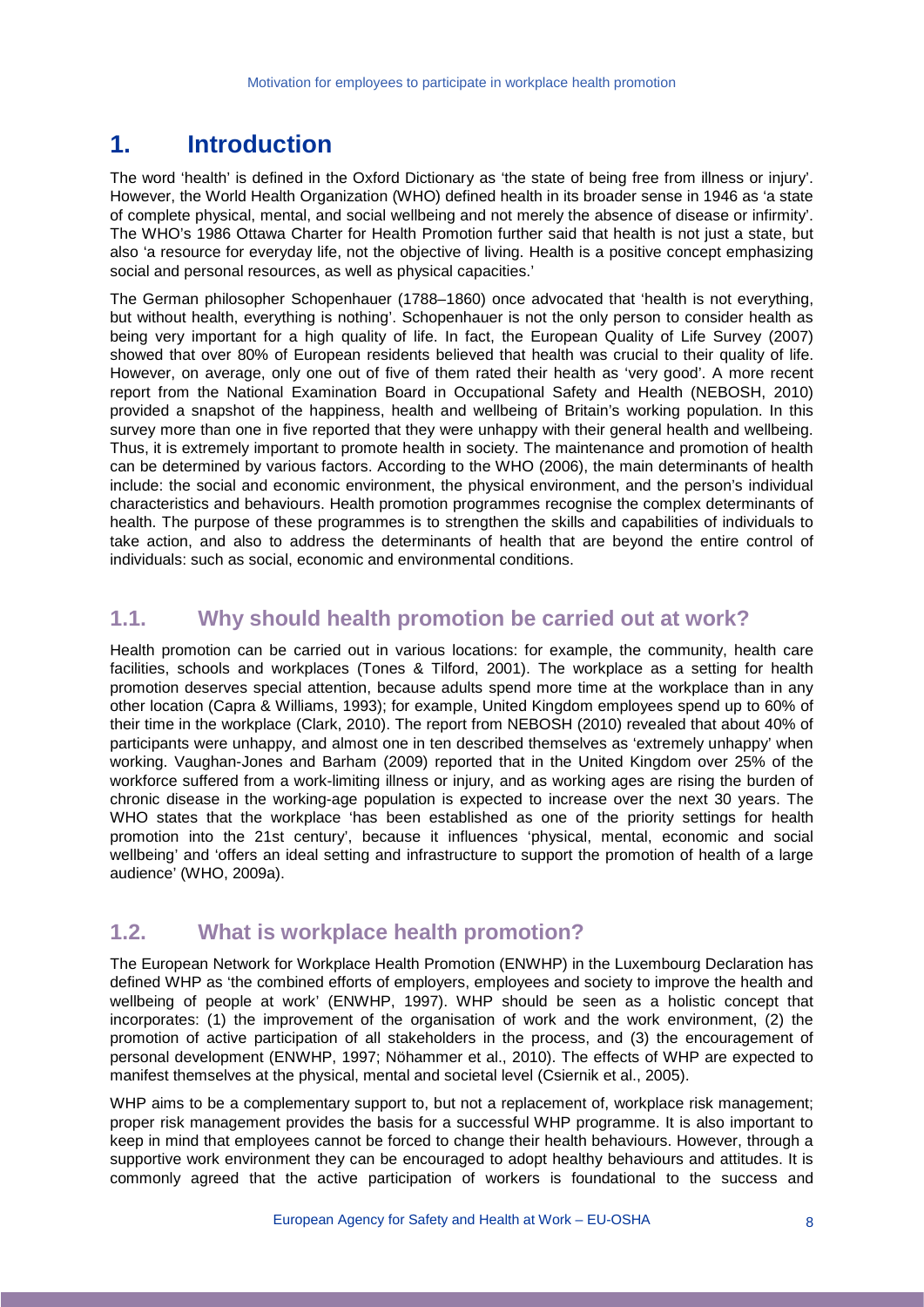sustainability in such programmes over time. A holistic approach to WHP, where both organisational and individual factors are addressed, is widely advocated as the optimal and most successful approach.

The European Network for Workplace Health Promotion suggests that WHP broadly involves:

- having an organisational commitment to improving the health of the workforce;
- providing employees with appropriate information and establishing comprehensive communication strategies;
- involving employees in decision-making processes;
- developing a working culture that is based on partnership;
- **The Stepanising work tasks and processes so that they contribute to, rather than damage, health;**
- implementing policies and practices that enhance employee health by making the healthy choices the easy choices; and
- recognising that organisations can have both a positive and a negative impact on workers' health and wellbeing.

## <span id="page-9-0"></span>**1.3 What are success factors in workplace health promotion?**

Factors contributing to successful implementation of WHP programmes have been identified in the literature (Bellew, 2008) and through EU-OSHA good practice examples (2012). The identified success factors include:

- Senior management support
- Workers participation throughout the programme
- Integrating WHP into occupational health and safety management, and into the organisation's operations
- Ensuring good vertical and horizontal communication at the workplace
- Implementing a holistic approach to WHP focusing on organisational changes, as well as measures targeted at the individual
- **Tailoring WHP measures to individual's needs**
- **•** Applying an interdisciplinary approach that involves a wide range of experts
- **Putting in place long-term measures**
- **Evaluating and adapting WHP programme.**

#### <span id="page-9-1"></span>**1.4 How common are WHP programmes?**

To date, no comprehensive survey examining the exact prevalence of WHP has been carried out in Europe. In 1992, the European Foundation for the Improvement of Working and Living Conditions (Eurofound) surveyed more than 1,400 organisations in seven EU Member States: Germany, Greece, Ireland, Italy, the Netherlands, Spain and the United Kingdom. The results showed that larger workplaces with specific health policies and budgets or active health and safety committees tended to undertake more health activities. In addition, the results indicated that up to 75% of the respondent organisations undertook specific health promotion activities rather than making changes to aspects of work organisation and job design. Since 1997, the ENWHP has initiated different annual projects to promote workplace health. Although there is a lack of comprehensive statistics to demonstrate the prevalence of WHP in Europe, there appears to be a growing trend for employers to pay more attention to employees' health. ENWHP's latest completed project, 'Work in tune with life', attracted about 2,000 enterprises (including, public administrations, schools, hospitals and small and larger organisations) to be actively involved. This trend is encouraging for workplace health promotion activists. However, surveys have shown that despite recent efforts to redirect attention towards changing environmental and organisational factors aimed at improving and protecting employees'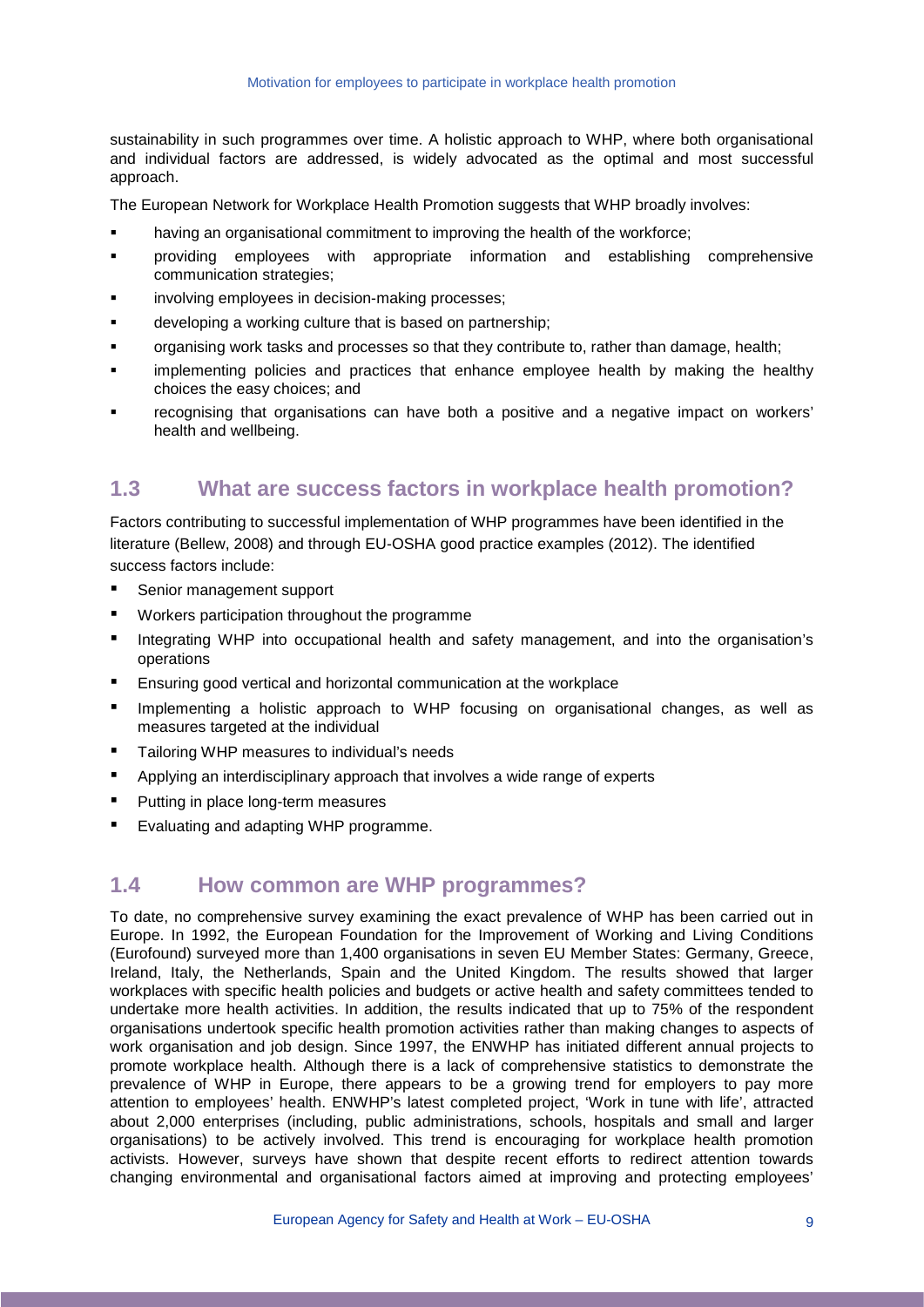health, the majority of WHP activities remain focused at the level of the individual. This has been found to be especially true for small and medium-sized enterprises (SMEs; Moore et al., 2010).

#### <span id="page-10-0"></span>**1.5 What are the benefits of WHP programmes for employees and organisations?**

#### <span id="page-10-1"></span>*1.5.1 Benefits for the employee*

WHP programmes benefit not only the company, but also the employee. For example, Anderson and Kaczmarek (2004) found in their study that mental health programmes, as a part of health promotion in the workplace, significantly reduced depression, suicide rates and behavioural problems among employees. In addition, the study found that mental health programmes and stress management classes resulted in less domestic aggression and a more positive environment for employees. Donaldson (1993) carried out a study to determine the extent to which employee health and performance are predicted by lifestyle and stress. The results showed that physical lifestyle, and in particular exercise, buffered the adverse consequences of stress for anxiety, depression, physician visits, and company health care costs. Health screening programmes can detect illness at an early stage and reduce cost of treatment and loss of life. WHP programmes give employees a sense of ownership that makes it possible for them to take charge of their own lives and to work together in coordinated actions to improve their health. Furthermore, many of the WHP measures offered to employees also include their family members and encourage them to lead healthy lifestyles. This can help create a healthy environment for the employees, not only at their workplaces but also away from work, and enables them to stick with the healthy choices that they make. Having healthier and happier family members may also increase the quality of life for employees and their overall satisfaction with their work and their life.

Several reviews and meta-analyses have demonstrated the benefits WHP programmes have for employees. For example, Kuoppala et al. (2008) carried out a meta-analysis of 46 studies published between 1970 and 2005 and found moderate but statistically significant positive effects of WHP programmes. They found that physical exercise in particular had an impact on work ability and employees' overall wellbeing, and that 'sickness absences seem to be reduced by activities promoting a healthy lifestyle'. In the same year, another meta-analysis of 22 studies published between 1997 and 2007 showed reductions in depression and anxiety as a result of WHP programmes (Martin et al., 2009).

#### <span id="page-10-2"></span>*1.5.2 Benefits for the organisation*

The benefits of WHP programmes for organisations have been well recognised. A number of studies have shown that WHP programmes can reduce sickness-related absence, improve production and the quality of services, and enhance the public image of the company. Several studies describe the organisational benefits of WHP programmes as including:

- **EXECUTE:** increased productivity, which can lead to increased profits;
- **decreased costs due to reduced absenteeism;**
- improved human resources through better recruitment, better job retention and lower employee turnover;
- improved employee relations;
- **If** lower level of employee stress:
- improved work environment; and
- enhanced corporate image.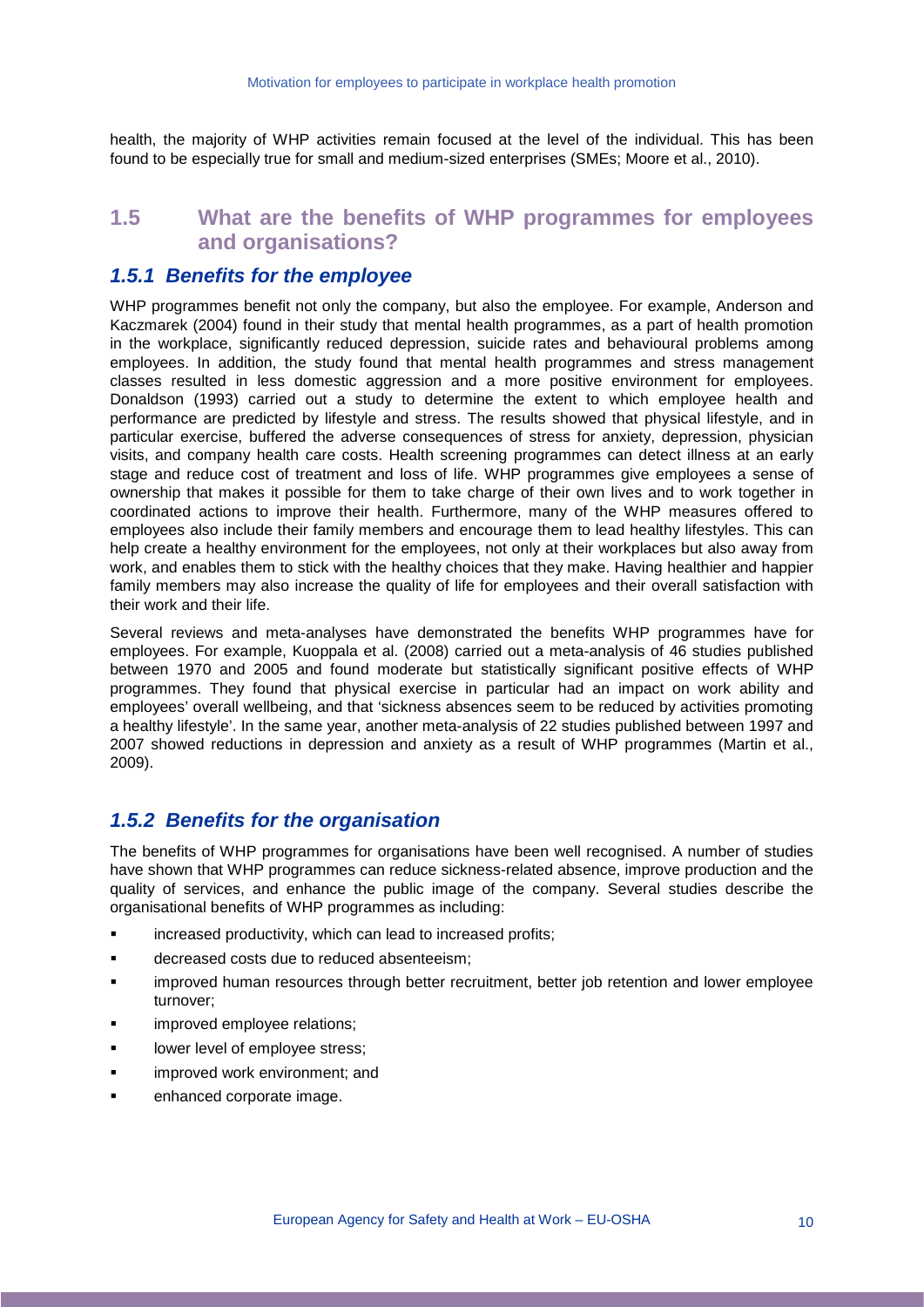For more information regarding the benefits and motivation for employers/organisations in implementing WHP measures and programmes see the EU-OSHA report 'Motivations for employers to carry out workplace health promotion'. Available at:

[http://osha.europa.eu/en/publications/literature\\_reviews/motivation-for-employers-to-carry-out](http://osha.europa.eu/en/publications/literature_reviews/motivation-for-employers-to-carry-out-workplace-health-promotion/view)[workplace-health-promotion/view](http://osha.europa.eu/en/publications/literature_reviews/motivation-for-employers-to-carry-out-workplace-health-promotion/view)

## <span id="page-11-0"></span>**1.6 The importance of worker participation in the success of WHP programmes**

One of the main determinants of the success of WHP programmes is the active participation of employees, continuously throughout the programme. Another important criterion for WHP is to meet the needs of all employees. Thus, it is critical for employee surveys and interviews to be carried out before any activities are initiated, in order to recognise employee needs, preferences and attitudes. Developing a bottom-up communication culture and establishing effective communication channels can also facilitate the acknowledgement of employees' needs. Consultation with employees ensures that WHP activities can be aimed at any major health risks in the target population, which in turn increases the effectiveness of the activities and in the long run sustains the benefits of the programmes. Throughout the whole process, it is important that the employees are well informed on what activities will take place and what changes the organisation intends to make. Glorian et al. (1996) showed that when workers were aware of the changes that their employer had made in order to reduce exposures to occupational hazards they were more likely to participate in the activities, even when that involved a change in job description.

Even though worker participation is of crucial importance, organisations tend to face a general problem: employees who might have the greatest need to take part in such measures are not necessarily the ones who participate most and are the most active (Nöhammer et al., 2010). However, WHP programmes are only effective when employee participation and enrolment are high. Therefore, for a WHP programme to be successful it is essential to generate high levels of employee participation (Chapman, 2006), and especially to involve the employees who have higher health risks. Typically, increasing participation rates is harder for WHP programmes that have been running for some time (Bates, 2009). The start of a new programme gives the best opportunity to involve employees and to design the measures according to workers' needs.

This report presents the findings of a literature review, with the aim of identifying the key motivation for workers to be involved in workplace-based health promotion initiatives.

# <span id="page-11-1"></span>**2 Methodology**

The primary aim of the literature review was to identify the key motivation, challenges and barriers to the full and active participation of workers in workplace health promotion initiatives. The researchers used a multi-level approach for the analysis and interpretation of the review, which included both the scientific and 'grey' literature.

The following databases and search engines were among those used to search the academic literature: Web of Knowledge and Web of Science; MEDLINE via PubMed; EBSCO (Business Source Premier); and PsychoINFO and PsychARTICLES. Google and Google Scholar were used to examine the grey literature. A set of central key search terms was used to help structure the literature review. Broad search terms (often called 'root search terms') were used to collate and review key research documents in relation to worker participation in health promotion in the aforementioned databases. More specifically, the terms 'work', 'health promotion' and 'worker / employee participation' were used. Variants of the root search terms (often termed 'free-text variants') were used, when appropriate, to narrow and refine the search results. The list of keywords and their variants was selected and refined by a panel of topic experts.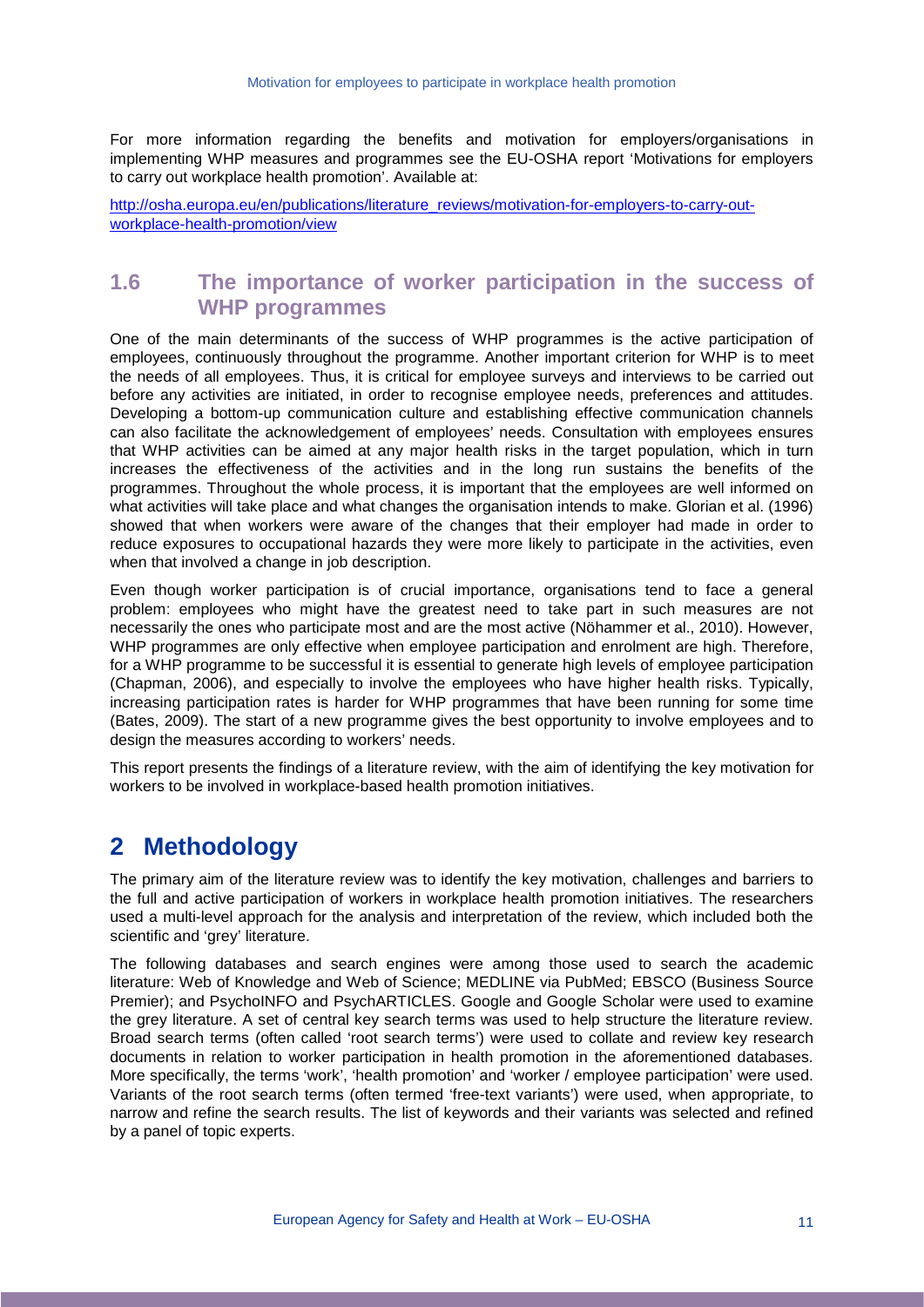**Table 1:** Root search terms and free-text variants

| Root search term     | Free-text variant                                                                                       |
|----------------------|---------------------------------------------------------------------------------------------------------|
| Work                 | Work and employment                                                                                     |
| Health promotion     | Worksite health promotion, workplace-based<br>health promotion, workplace health promotion              |
| Worker participation | Employee participation, worker involvement,<br>employee involvement                                     |
| Diversity            | Gender, sex, young workers, older workers,<br>culture and race                                          |
| Size of enterprise   | Small and medium-sized companies,<br>large<br>companies, multi-national companies, micro<br>enterprises |

The literature review was divided into two sections. Firstly, a review of the literature was conducted to identify the key motivators and barriers for employees to participate in WHP programmes. The first part looked at general factors relating in many cases to large organisations, and whether there were unique issues of special importance in relation to small and medium-sized companies. The second part of the review examined the role played by socio-demographic factors (such as gender, age, education, etc.) in the observed recruitment and participation of workers in WHP programmes.

Before the analysis was conducted, inclusion and exclusion criteria were established. These criteria were used to further structure the literature review.

- Inclusion criteria: evidence derived from reputable sources of information (such as peerreviewed journals, websites of public organisations, research institutes and professional bodies).
- Exclusion criteria: information retrieved from commercial bodies.

Following the review of the literature, the completed analysis underwent a peer-review process to ensure that it was a comprehensive overview of the topic area and the key motivators, challenges and barriers. This review was conducted by a panel of topic-area experts.

# <span id="page-12-0"></span>**3 Review of the literature: motivation for employees to participate in WHP**

The following literature review gives a summary of the reasons, arguments and motivation of employees to participate in WHP measures. The focus of the analysis is on the implementation of general WHP measures, and where possible unique issues facing small and medium-sized companies will be highlighted and discussed. A later section will outline some key factors relating to diversity in the workforce and how these factors may play a role in the recruitment and participation of workers in WHP programmes.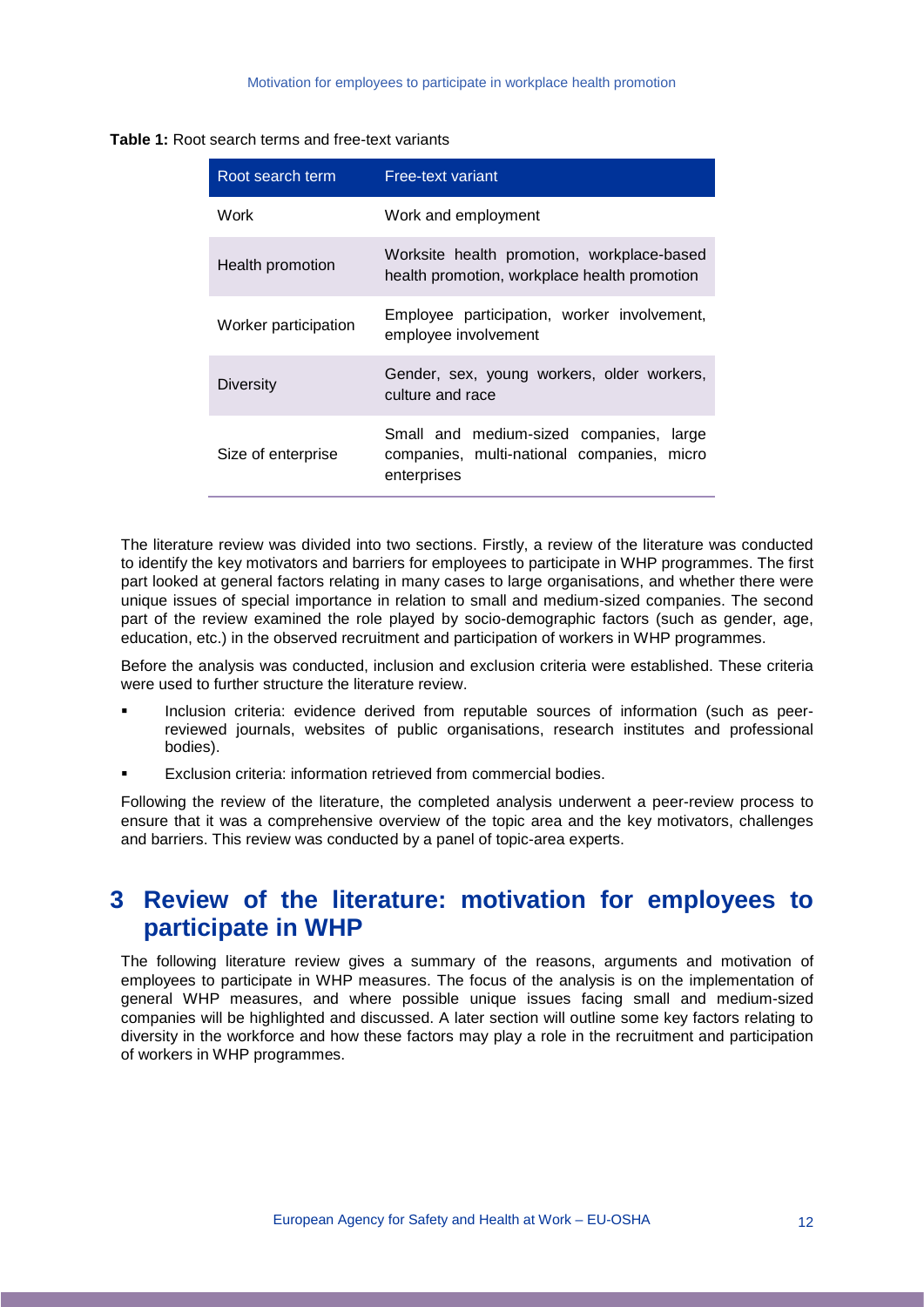#### <span id="page-13-0"></span>**3.1. Senior management and supervisor commitment and leadership**



Researchers and WHP experts collectively agree that senior management commitment, as well as supervisor support and leadership, are of major importance in the recruitment and participation of employees in WHP measures and programmes (e.g., Sloan & Gruman, 1988; Nöhammer et al., 2010; Weiner et al., 2009). Indeed, the support and involvement of senior management is important throughout the whole process of developing, implementing and executing a successful and effective health promotion programme (or programmes) in the workplace.

Support for, and involvement in, WHP interventions by

employers and senior management should be visible and enthusiastic (Peersman et al., 1998). Shain and Kramer (2004) highlight the fact that the visible commitment of employers and senior managers in the promotion and protection of employees' health and wellbeing may result in the enhanced commitment and participation of employees in WHP initiatives.

The commitment of employers and managers can be demonstrated in the following ways: (1) continuing and supporting the allocation of necessary financial and organisational resources to WHP types of programme (Lowe, 2004; Shain & Kramer, 2004; Warshaw & Messite, 2009); (2) their visible endorsement of goals and objectives concerning health promotion (European Commission, 2003); (3) displaying exemplary health promotion and safety behaviour (Lowe, 2004; Shain & Kramer, 2004); and (4) providing an encouraging and physically safe working environment (Shain & Kramer, 2004). In a report published by the ENWHP (2001) the importance of exemplary leadership and management behaviour is highlighted. The report states: 'Exemplary leadership behaviour – e.g. recognition of good performance, willingness to accept criticism from staff, appropriate behaviour in conflicts – ensures a good working atmosphere.'

For large companies, Weiner et al. (2009) emphasise the importance of differentiating between the different stakeholders who will be affected by the WHP programme. Decision makers are usually responsible not only for taking the initial decision to implement WHP measures, but also for ensuring that the appropriate resources are allocated and support is provided. Programme implementers can be different key stakeholders within the company or even external consultants. The programme implementers' primary aim is to establish the strategy and provide information. Supervisors and employee ambassadors are also part of the group of programme implementers. They are often the ones who communicate directly with the employees, champion the daily changes, and help make the changes a reality. Programme users, in contrast, are all the employees directly involved by participating in the measures that are offered. Accordingly, target employees include not only the latter group, but also those expected to support the programme's use (implementers). These two groups may overlap in whole, in part, or not at all (Weiner et al., 2009).

Among small and medium-sized companies, there is often closer contact and interaction between employer and employees than in large organisations. This gives the employer a unique opportunity to demonstrate their involvement in the programme in everyday actions and communication, through both formal and informal channels. This closer and more informal relationship in smaller organisations may make it easier to make the involvement and participation of employees in the WHP programme more visible and transparent. However, small and medium-sized companies have more limited organisational resources, compared with larger organisations, to invest in the execution and implementation of WHP programmes. These limited resources can pose a significant challenge for small companies.

In conclusion, researchers and WHP experts agree that senior management commitment, as well as supervisor support and leadership, are important for the recruitment into and continued participation of employees in WHP measures and programmes. The visible commitment of employers and senior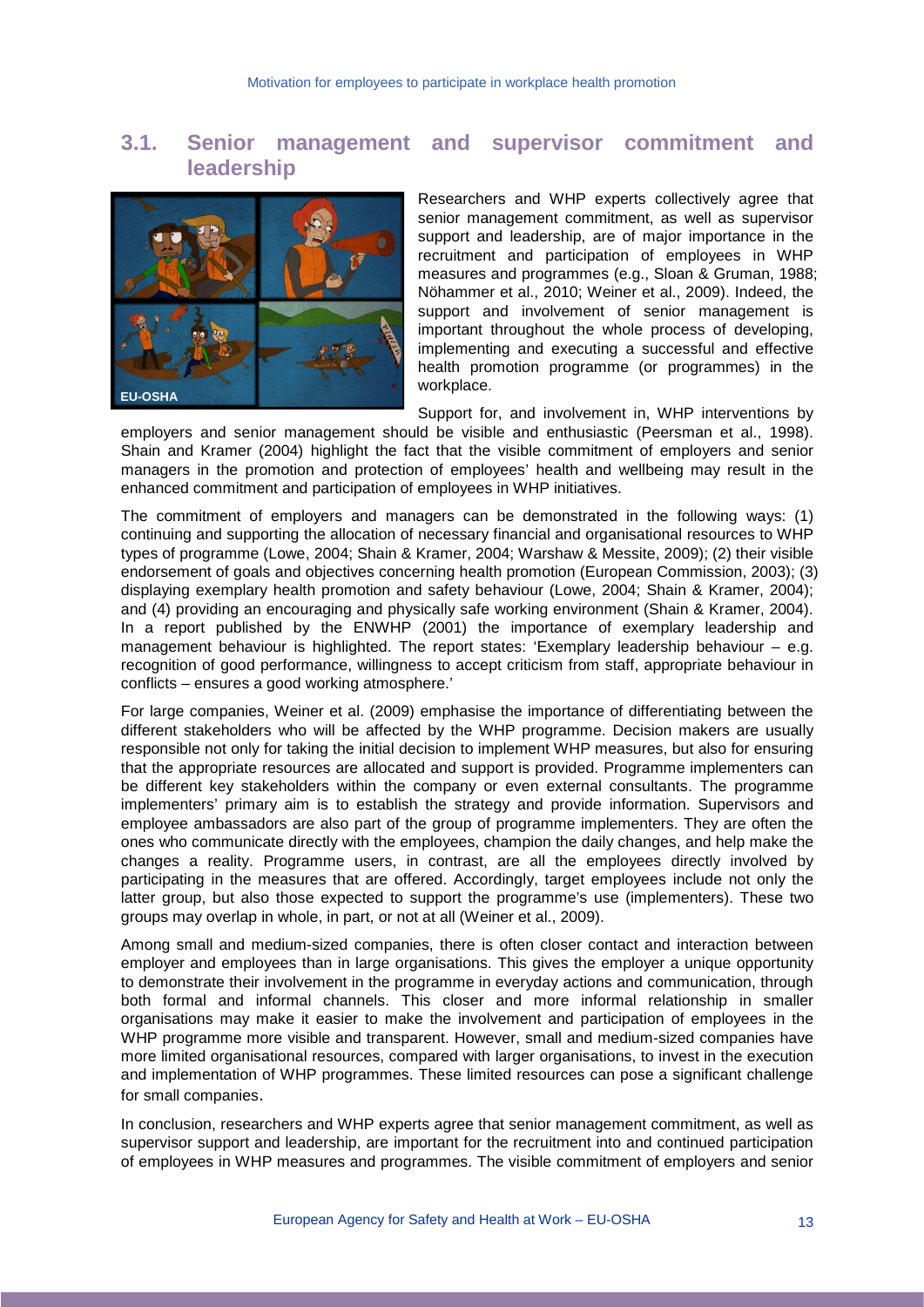managers in the promotion and protection of their employees' health and wellbeing has been found to be linked with enhanced commitment and participation of employees in WHP initiatives.

## <span id="page-14-0"></span>**3.2. Employee involvement in WHP planning, implementation and evaluation**

There is a clear consensus amongst experts that the active participation of employees can be motivated and encouraged by involving them in all stages of the WHP process. The design, implementation and evaluation of WHP programmes should be carried out with the active involvement of workers, and in consultation with trade unions from the very beginning. Brodie and Dugdill (1993) observed that the decisions of employees to participate in WHP programmes were significantly influenced by union support.

Participation can be cultured through a number of approaches; for example, setting up employee advisory boards and wellness committees, and providing union representation (Taitel et al., 2008). Henning et al. (2009) suggest that employee involvement can be cultivated by using multi-level steering committees paired with a bottom-up participatory approach for engaging them in innovative design efforts. The approach they advocate is in line with general expert advice on WHP programmes (Nöhammer et al., 2010; ENWHP, 1999). Another way of involving employees, which is especially helpful in large organisations, is the 'ambassador' approach. Ambassadors are employees within the company who are interested in health, live a healthy lifestyle, and/or have special knowledge on a topic related to the WHP programme. They are important in that they can act as champions for the WHP programme with and among their fellow workers. Observing their colleagues engaging and participating in WHP programme(s) may help encourage other workers to become more involved.

Crump et al. (1996) found that employees are more likely to participate in WHP if they work for organisations where other employees endorse and participate in such programmes. The importance of employees' acceptance of and involvement in the programme is also highlighted by Weiner et al. (2009). 'Because implementation is a team sport, problems arise when some targeted employees feel committed to implementation, but others do not' (Weiner et al., 2009). Asking workers to act as 'champions' of the programme may be a useful strategy to encourage higher levels of participation among workers.

To reward ambassadors for their commitment to the WHP programmes and efforts to encourage colleagues, organisations may choose to offer them some time off from their work duties. Hunt (2000) postulates that the 'number of hours employee representatives devote to project activities might be an important consideration in planning employee involvement in WHP programmes'. The use of an ambassador approach may be a useful and cost-effective measure among SMEs (small and medium-sized enterprises) to cultivate the active participation of workers in WHP measures and programmes, as it requires limited financial and organisational resources and relies on informal communication channels, which are highly prevalent in SMEs.

In conclusion, the review of the literature suggests that the active participation of workers can be motivated and encouraged by involving them throughout the WHP process, including planning, implementation and evaluation. Workers' involvement in the process, in turn, improves their participation in and compliance with the programme.

## <span id="page-14-1"></span>**3.3. The use of a tailored approach: programme measures fitted to individual needs**

It has been observed that tailoring WHP measures and actions to meet individual needs is a successful motivator in relation to worker participation. Individual and interpersonal aspects are important when it comes to successfully designing effective WHP measures (Nöhammer et al., 2010).

To ensure that health programmes fit the needs of employees, it is important to understand what motivates them; and, in turn, what aspects would help them to gain greater control over their health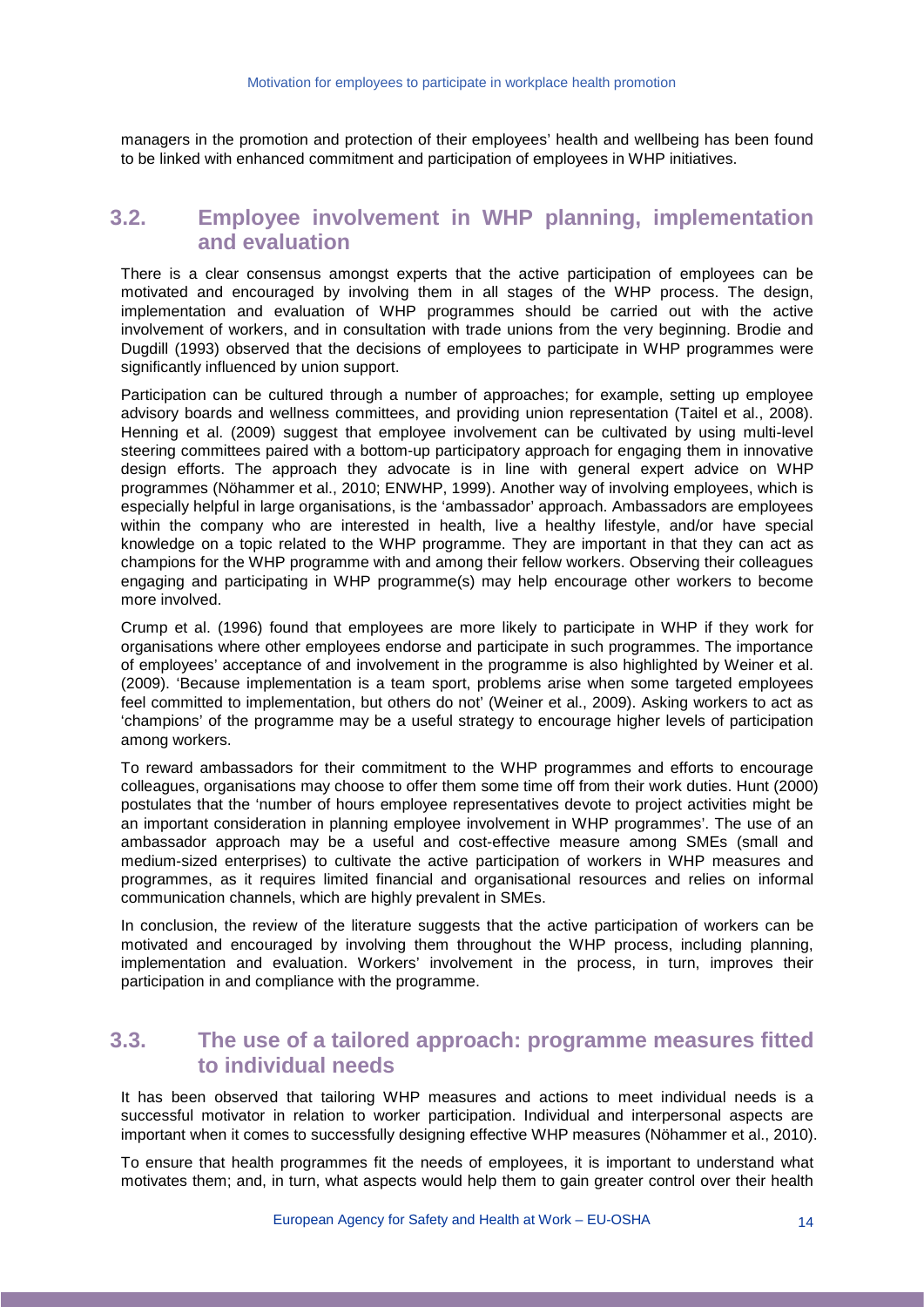(Wilhide, 2008). Accordingly, the requirement to target programme measures to the needs of employees (e.g., by taking into consideration data on health and sickness absence) has been included as a general quality criterion for WHP by the European Network on Workplace Health Promotion (ENWHP, 1999). A preliminary step in developing a tailored programme for employees would be to use existing data to help identify the special needs and priority areas of employees (Goetzel et al., 2001; Goetzel et al., 2008). Such data might come from health insurance firms cooperating with organisations, or be general demographic data available from the organisation's human resource department or occupational physician. For smaller companies, only a limited amount of organisational data may be available. However, it may be possible to conduct a smallscale health survey among workers in order to identify priority groups or areas of need. In this data retrieval process it is of crucial importance to safeguard the anonymity of individuals, respect data protection legislation, and always to have in mind that employee participation in WHP is totally voluntary (Nöhammer et al., 2010).

In addition to considering demographic aspects and health data that are either already available or especially collected, in order to fit a programme to employees' needs, other factors also need to be taken into account. Some examples include:

- Compatibility with job requirements is essential in order for employees to participate in any health promotion measure (Glasgow et al., 1993).
- Helping employees to integrate health promotion activities into their daily routine and giving them easy access to programme measures are also important.
- Workload, workflow and production levels might have to be taken into consideration when planning the measures (Weiner et al., 2009), to make sure that all employees are able to participate.
- Organisational WHP measures (e.g., the exchange of staff between units during times of high workload in order to reduce psychological demands) might be the perfect complement to a WHP programme, and for bigger organisations such measures may be less difficult to implement.
- Also, large organisations have more possibilities for offering WHP activities on different occasions during the day, or even before or after night shifts.
- Furthermore, organisational measures (such as company-organised child care) can alleviate the organisation of daily routines and the integration of healthy lifestyle habits.

In any event, all employees should be offered the opportunity to participate by letting them choose the options they prefer (Nöhammer et al., 2010).

In conclusion, tailoring WHP measures to meet individual needs has been observed to enhance the motivation of workers to participate. To successfully tailor a WHP programme to the needs of employees, it is important to understand what motivates employees and, in turn, what measures or programmes would help them boost their health and promote a greater sense of wellbeing.

## <span id="page-15-0"></span>**3.4. Accessibility of WHP programme to employees**

The literature suggests that participation of workers can be enhanced if the accessibility of WHP activities is actively considered as part of the design process. This may include considering;

- what are the related costs for the individual employee;
- how accessible is the venue where activities take place; and
- whether the activities are organised at a convenient time for employees to participate in them (Lovato & Green, 1990).

The accessibility of programmes and facilities was also one of the quality criteria in a review conducted by ENWHP (Muylaert et al., 2007). In one study cited in the review, it was observed that the accessibility of a WHP programme was of central importance in cultivating employees' participation (Pelletier, 2001). Shain and Suurvali (2001), also cited in the ENWHP review, highlight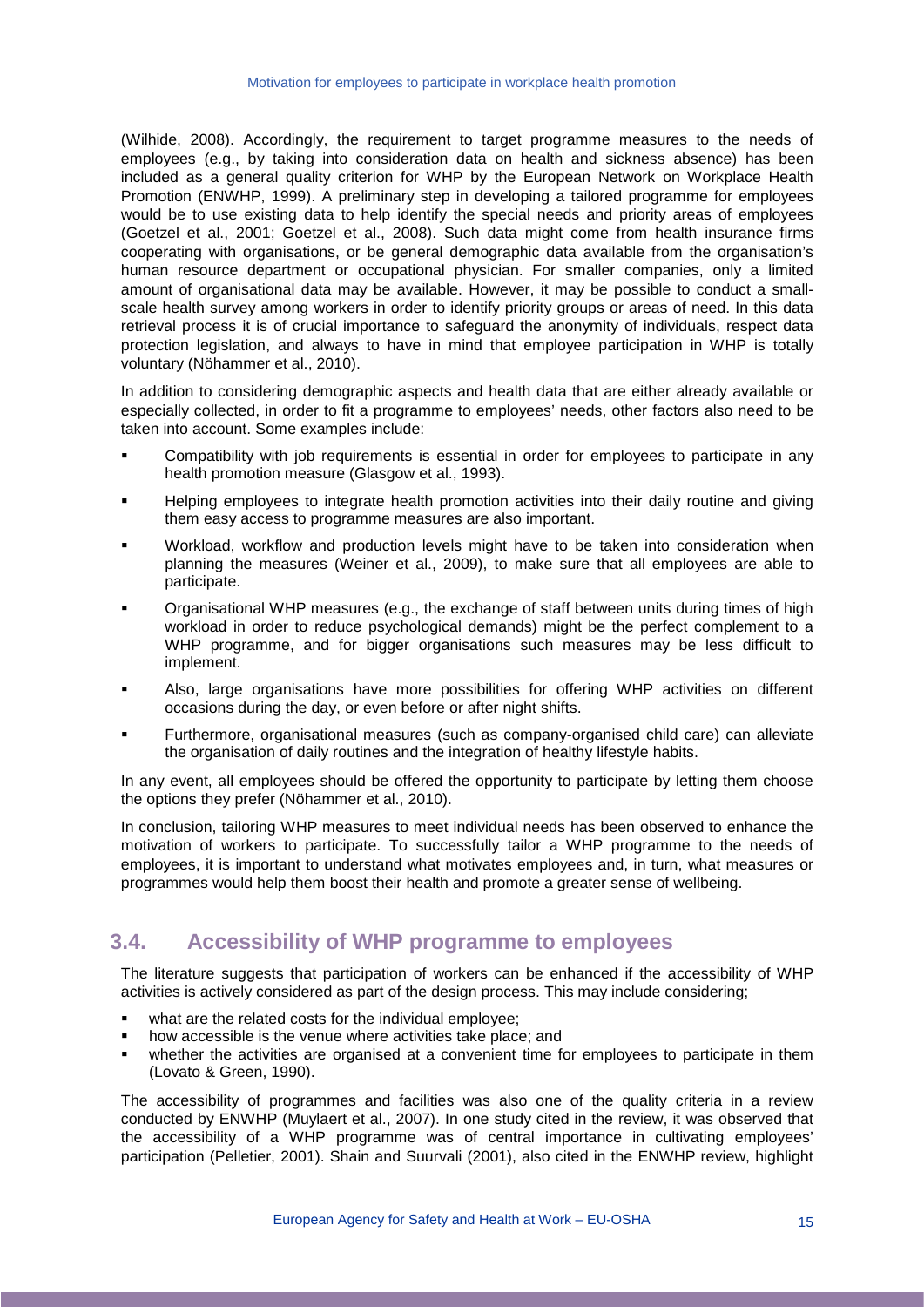that nowadays people are increasingly short of time and energy; and employees need programmes and services to come to them as much as possible, rather than the other way around.

In conclusion, the literature suggests that participation by workers can be enhanced if the accessibility of WHP measures and programmes is considered as an integral component of the design and implementation process. This process should include considering: the time (both the length of time and the time of day), required for successful and active employee participation; convenience of the location of such events; and the relevant costs to the individual employee.

#### <span id="page-16-0"></span>**3.5. Organisational changes: holistic approach**

Several authors have highlighted the importance of holistic approaches to WHP programmes, and the positive impact of such approaches on the promotion of employee health and wellbeing. Proper WHP should include organisational changes in addition to individual approaches (Henning et al., 2009; Nöhammer et al., 2010; LaMontagne et al., 2004). Currently, the majority of studies and programmes continue to focus primarily on individual measures, and do not include strategies at the organisational level (Nöhammer et al., 2010; LaMontagne et al., 2004). Having health-promoting organisational structures in place makes it easier for employees to take individual measures more seriously, and, in turn, to have confidence that the information that they are given is credible and meaningful (Nöhammer et al., 2010).

In addition, designing holistic WHP approaches that are underpinned by organisational learning and organisational readiness for change has been found to be of central importance in increasing employee participation. For instance, Henning et al. (2009) highlight the importance of participatory ergonomics and the iterative design of workplace interventions. According to them, 'program start-up depends on assessing organisational readiness, gaining the full support of administrators, creating meaningful support roles for supervisors, and providing training on the basic principles of ergonomics, health promotion, and teamwork'. Henning et al. observed that organisational learning, and thus the overall success of WHP programmes, depends on good macroergonomic design of the programme itself; an example of this would be enabling employees at all levels of the establishment to monitor health promotion efforts and success with the help of tracking tools. According to Henning et al. (2009), such an approach contributes to the overall programme effectiveness and sustainability.

Weiner et al. (2009) postulate that developing successful organisational change is underpinned by the active cultivation of shared intentions and vision among employees within the organisation; and employee participation throughout all stages of the procedure is a central part of this process. Weiner et al. (2009) refer to the notion as 'change efficacy' (similar to Bandura's [1977] concept of collective efficacy), which refers to employees' shared beliefs in their collective capability to organise changes that lead to the successful implementation of WHP measures. However, Weiner et al. highlight that problems can arise when some employees and managers feel committed, while others do not.

In conclusion, organisational readiness to change may play an important part in encouraging the active participation of employees in WHP measures and programmes. The literature highlights that having health promoting organisational structures in place has been observed to encourage employees to take individual measures more seriously, and to have confidence that information is credible and meaningful.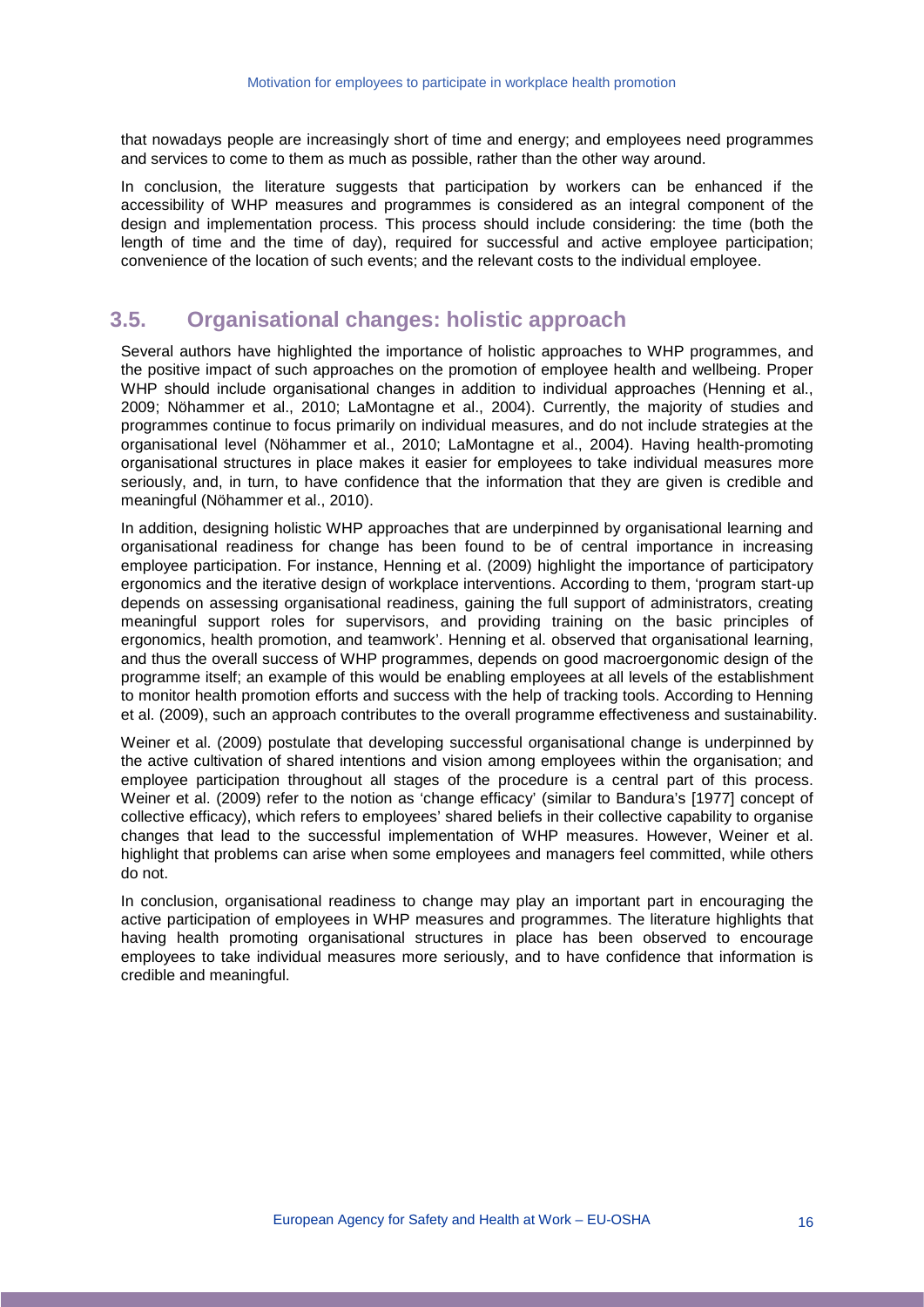## <span id="page-17-0"></span>**3.6. Health screening as the basis of an individual health programme**



Health screening is seen as a key element in health promotion programmes (Taitel et al., 2008). Regarding medical risk indicators, such screening may include body mass index, blood pressure and blood cholesterol level. Lifestyle risk indicators could include measures such as physical activity levels, smoking status, nutrition habits and perceived levels of stress (Taitel et al., 2008). Individual risk reports, based on such assessments, provide feedback to employees regarding their relative risk for various mental and physical health conditions. In one large study conducted in the US, approximately 60% of respondents reported taking action on their

health, based on feedback from health screening (Taitel et al., 2008). A growing body of evidence suggests that information provided to workers based on health screening may play a key role in cultivating their participation in WHP measures.

Davis et al. (1984) found that when participants knew they had scored high on a health risk factor, this was found to relate to a higher willingness to participate in a health promotion programme. The study observed that for weight loss and stress management, a high score was found to relate to significantly higher motivation to take part in relevant health promotion programmes among participants. In contrast, general health knowledge alone was found to have had only a minor influence on participants' decisions to participate in the health promotion programme or not (Davis et al., 1984). These results suggest that the implementation of health risk assessments within a WHP programme might help when it comes to motivating employees to participate. Such health screenings may also have the positive effect of allowing a targeted approach for health promotion for every single employee.

In conclusion, health screening can be viewed as a key element in health promotion programmes. Offering health risk assessments and individual consultation on the results helps employees to better understand their individual health profile and, in turn, may enhance their motivation to participation in WHP programmes and measures. However, it is very important that confidentiality and personal data protection is respected throughout the process.

## <span id="page-17-1"></span>**3.7. Communication and information**

Communication is a crucial factor when it comes to encouraging the participation of workers and their completion of a WHP programme (Wilhide & Hayes, 2008; Goetzel et al., 2008). Communication includes information flow and the way in which information is presented and received (Nöhammer et al., 2010). Lovato and Green (1990) give some examples of forms of communication that can be used for marketing a programme: posters, bulletins, articles in newsletters, and including information with pay cheques. Furthermore, the use of reminders during the course of the WHP programme has been found to be effective in increasing the retention of workers in the programme (Terry et al., 2010).

Insufficient or ineffective communication can result in low levels of participation (Glasgow et al., 1993). Organisations should establish a well-planned communication strategy for their WHP programme. Seaverson et al. (2009) found that strong and purposeful communication strategies led to a strong health-promoting culture. In addition, they observed that a strong communication strategy was related to higher participation rates among workers.

WHP programmes in large organisations have been found to be associated with less employee awareness of the programme, and lower participation rates as compared with those in smaller organisations (Hunt et al., 2000). A key challenge for large organisations may be competition between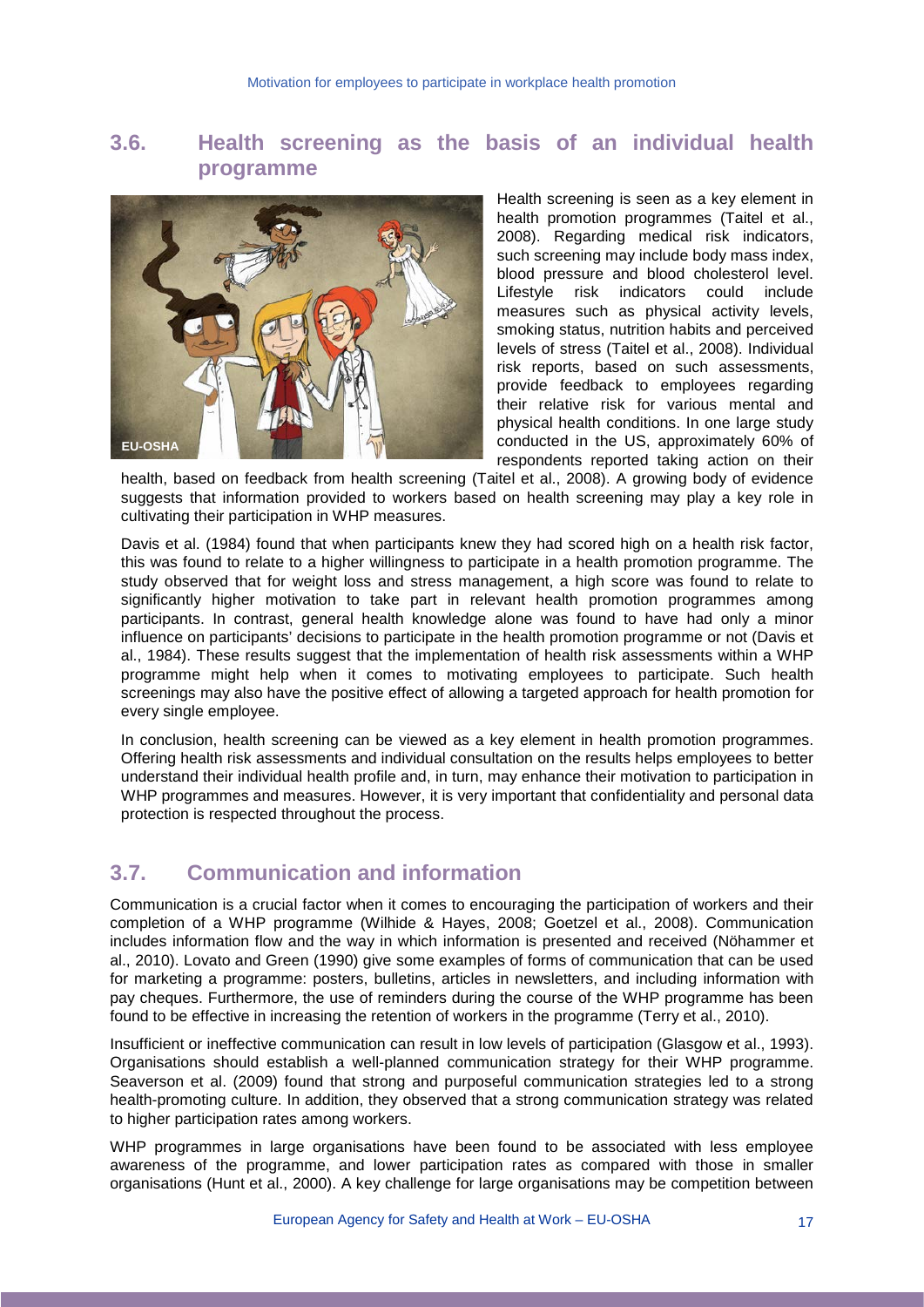various information campaigns within the organisation, resulting in information overload for employees. This may lead to special challenges regarding the communication of WHP matters.

A study by Nöhammer et al. (2010) found that employees emphasise the importance of not 'having to search for the data themselves, feeling well informed, being kept up to date on the programme and being directly addressed'. The study found that positive and motivating health messages were, on average, preferred by workers and thought to be more effective. However, workers highlighted the importance of targeted health information and communication channels not interfering with their autonomy and privacy. This aspect brings up a sensitive issue that has to be approached very carefully; namely, it is important to find a way to respond to the individual needs of each employee, addressing them directly and notifying them personally. However, it is also important to respect the privacy of employees, and not to cause them harm or to affect their feelings regarding their autonomy (Nöhammer et al., 2010).

Tailored communication strategies, including using different channels of communication (such as posters and information kiosks) for approaching all personnel and raising awareness of key health issues, are one aspect of communication. At the same time, personalised emails and information workshops can be useful forms of direct communication with employees, and may be effective in raising employees' level of awareness of key health issues and health promotion programmes offered by the organisation. This direct form of communication might achieve a significant difference in participation rates. A balance between these two approaches should be considered.

In conclusion, communication has been identified in the literature as a key factor for success in WHP programmes. The use of positive messages targeted at the individual has been identified as a successful strategy to help cultivate employee interest and participation in WHP. Using both formal and informal channels has been observed to help enhance employee participation in WHP initiatives. However, it is important to target health information.

#### <span id="page-18-0"></span>**3.8. Incentives to employees**

The use of incentives, which can include material and social incentives, can be helpful in encouraging workers to participate in WHP programmes and reward them for doing so. Material incentives are, for example, money or prizes, while social reinforcement can be achieved by positive appraisal, recognition or feedback (Lovato & Green, 1990). Many studies have highlighted the positive impact of both financial and non-financial incentives on participation rates in WHP programmes (Wilhide & Hayes, 2008; Taitel et al., 2008; Seaverson et al., 2009; Nöhammer et al., 2010).

Incentives have a significant impact, not only on participation rates in WHP programmes (Wilhide & Hayes, 2008), but also on participation in health risk assessments (Seaverson et al., 2009; Taitel et al., 2008). Much of the evidence in relation to the impact of using incentives as part of a health promotion programme comes from the US, and generalising those findings to a European context should be done with some caution. It appears that using incentives may play a more influential role in non-European studies. However, it is not clear whether this is due to different health systems and the requirement to pay out higher financial benefits to employees in the US who are impacted by sickness absence and ill-health expenses, or if this is primarily due to different cultures. Some North American programmes even suggest penalties for employees who do not want to participate in health screenings and health promotion measures (Chapman, 2006; Taitel et al., 2008). This is in contradiction with European ethics and findings, which imply that any WHP measure and action should be voluntary (Nöhammer et al., 2010, EU-OSHA, 2010). Generally, it has to be taken into account that, regarding investments in WHP projects, the higher the cost of incentives the smaller the return to the employer (Chapman, 2006).

There is another factor that should be considered when offering financial incentives to employees for taking part in WHP programmes (Seaverson et al., 2009). The organisation's intention to promote long-term behavioural change in their employees might be undermined by short-term financial incentives. This is because financial incentives can be classified as an 'extrinsic motivator', meaning that the change of behaviour is the result of external incentives and not based on intrinsic motivation (Bandura, 1977). Employees taking health-promoting action as a result of incentives would attribute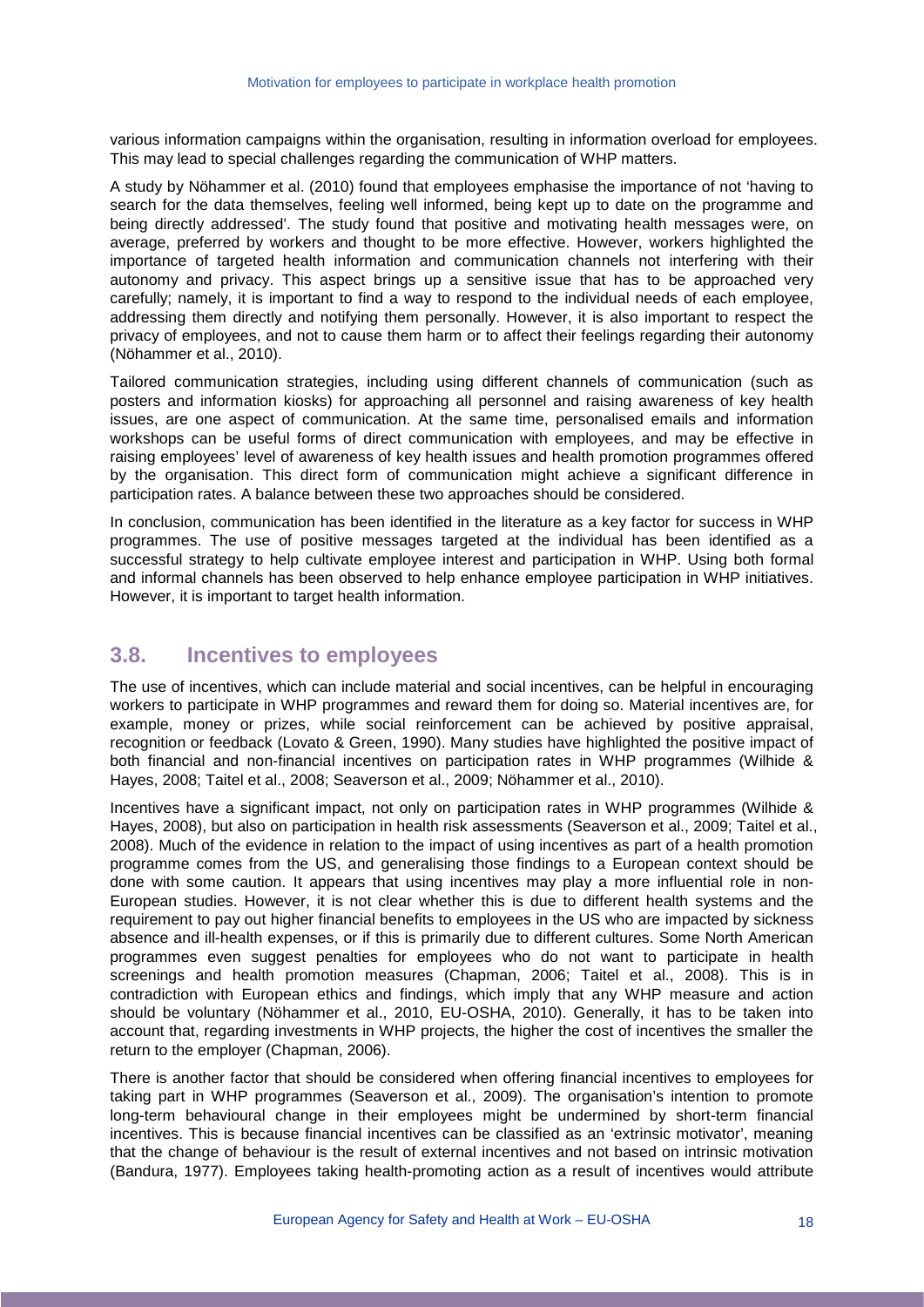their behavioural change to that external remuneration. However if, during the course of a WHP programme, employees become more physically active as a result of their own internal motivation, they would attribute their behavioural change to themselves. Internal attributions are important as they are based on the individual's belief that they themselves are responsible for the change. Accordingly, internal attributions and internal motivation increase the likelihood of long-term changes in health behaviour (Weiner, 1986).

Additionally, Dowd (2002) found that financial incentives have the potential to create psychological reactance $3$  if the incentive is perceived as the employer trying to control the employees' behaviour (Deci, 1989). These results are in accordance with Kohn's (1999) study, which suggests that in the short term extrinsic rewards lead to compliance with the rewarded behaviour, but in the long term better compliance is shown by non-rewarded individuals.

In conclusion, the use of incentives (either material or social) could support the advertising of health promotion programmes. However, the use of incentives should be handled with care for several reasons; and it may be that enhancing intrinsic motivation within employees may be a more secure and reliable way of achieving long-term changes in behaviour.

# <span id="page-19-0"></span>**4. Workplace health promotion in a diverse workforce: who participates, who doesn't and why?**

The relative impact of WHP measures and programmes on the health and wellbeing of employees depends on the ability of organisations to encourage all segments of a diverse workforce to participate actively in WHP activities. The aim of this section is to investigate whether it is possible to identify labour market groups that have an increased risk of not taking part in WHP activities and how to increase their participation.

## <span id="page-19-1"></span>**4.1. Promoting health in a diverse workforce: who participates in WHP and who doesn't?**

According to Linnan et al. (2001), the literature shows that employee participation in WHP programmes tends to be relatively low, and that only the healthiest employees tend to participate. Their findings are partially reproduced in other and more recent studies on the recruitment of employees in WHP activities, which show that different employee groups have different patterns of participation in different WHP activities.

This section aims to provide a concise overview of some of the key findings in relation to several socio-demographic dimensions of the workforce. It draws on the findings of a number of key studies that have looked at participation in WHP programmes across various dimensions of diversity.

A study by the Danish Work Environment Council (2009) observed that male employees were less likely to participate in WHP activities focusing on nutrition and different kinds of treatment (such as massage, physiotherapy and psychological assistance) than female employees, whereas there were no differences in terms of gender when it came to WHP activities focusing on physical exercise, smoking cessation and the reduction of stress.

This study also observed that older employees were more likely to take part in smoking cessation and stress reduction programmes than younger individuals, whereas no significant age differences were observed when it came to participation in programmes that focused on nutrition, physical exercise and treatment. When investigating participation in health screenings, it has been found that younger workers tend to participate because of incentives, while older employees see an added value in the health screening itself (Taitel et al., 2008). The onset of chronic disease in older workers, and the fact

<span id="page-19-2"></span> $3$  Psychological reactance is a state when people become motivationally aroused by a threat to or elimination of a behavioural freedom; see<http://www.acrwebsite.org/volumes/display.asp?id=6883>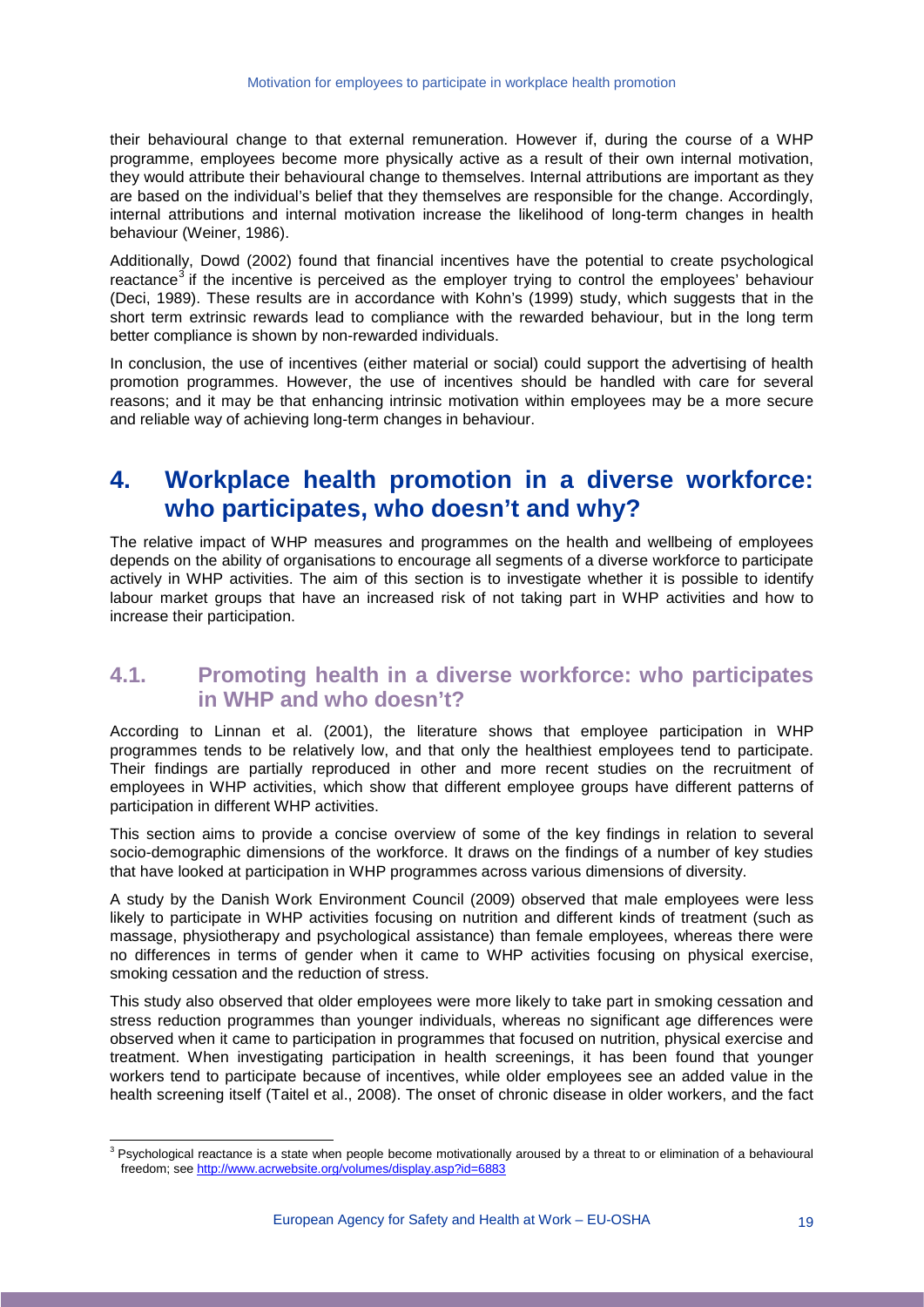that their health might not be as good as they want it to be, might have an influence on this behaviour. These results support the theory that individual approaches will lead to higher employee enrolment. Younger people might be influenced by the offer of incentives for participating in health screenings, while older people might participate by their own choice. In the end, the results of the screenings allow an individual to gain feedback and help workers to understand the personal advantage of taking part in WHP. This fits with the results obtained by Sloan and Gruman (1988), who showed that increased perceived risk of illness led to a perception of decreased health, which in turn leads to increased intention to change health habits and finally might contribute to participation in WHP measures.

The Danish Work Environment Council (2009) study also observed that employees with only basic schooling were less likely to take part in nutrition and physical exercise programmes than employees with higher educational attainment.

Employees with higher levels of education were also more likely to take part in stress reduction programmes. With regard to educational attainment, there were no differences in terms of the groups' participation in programmes regarding smoking cessation and treatments such as massage, physiotherapy and psychological assistance.

Kryger et al. (2007) examined patterns and barriers to participation in several physical activity and nutrition programmes by gender, age and race. The study found women were significantly more likely



to engage in physical activities when they were offered a fitness centre, on-site exercise classes, or paid time to exercise at work; whereas men were significantly more likely to participate in competitive activities in sports leagues. The study also observed that the likelihood of participating in physical activities attenuated with age, and that employees over 60 years were significantly less likely to engage in them. An additional finding of this study was that women were observed to be significantly less likely to participate in WHP than men because they felt 'too tired', whereas men were significantly less likely than women to

participate in WHP because of a lack of interest in WHP. The study also showed that employees above the age of 60 had a significantly lower interest in WHP than other age groups, whereas employees aged 18–45 were significantly more likely to state that they had 'no time' and were less likely to 'already be involved in other programmes'. The study by Kryger et al. (2007) also showed that employees with an active physical activity level experienced significantly fewer barriers to participating in WHP than physically inactive employees. This study found that white employees were significantly less likely to participate in activities at a fitness centre or in on-site exercise classes than other ethnic groups. There were, however, no significant observed differences in ethnic groups regarding the other forms of physical activity that were studied. Physically inactive employees appeared to be less likely to take part in physical activities than employees taking irregular or active physical activity. The study also observed that employees with active and irregular physical activity levels were significantly more likely to participate in programmes focusing on online tracking tools for dietary control and healthy eating, and participation in cooking classes, than were employees with inactive physical activity levels. Additionally, overweight and obese employees were significantly more likely to participate in nutrition awareness services focusing on weight loss, in weight loss support groups, and in personalised diet and exercise counselling (Kryger et al., 2007).

The studies by Kryger et al. (2007) and the Danish Work Environment Council (2009) showed that employee groups differ in terms of their participation in various WHP activities, but the results also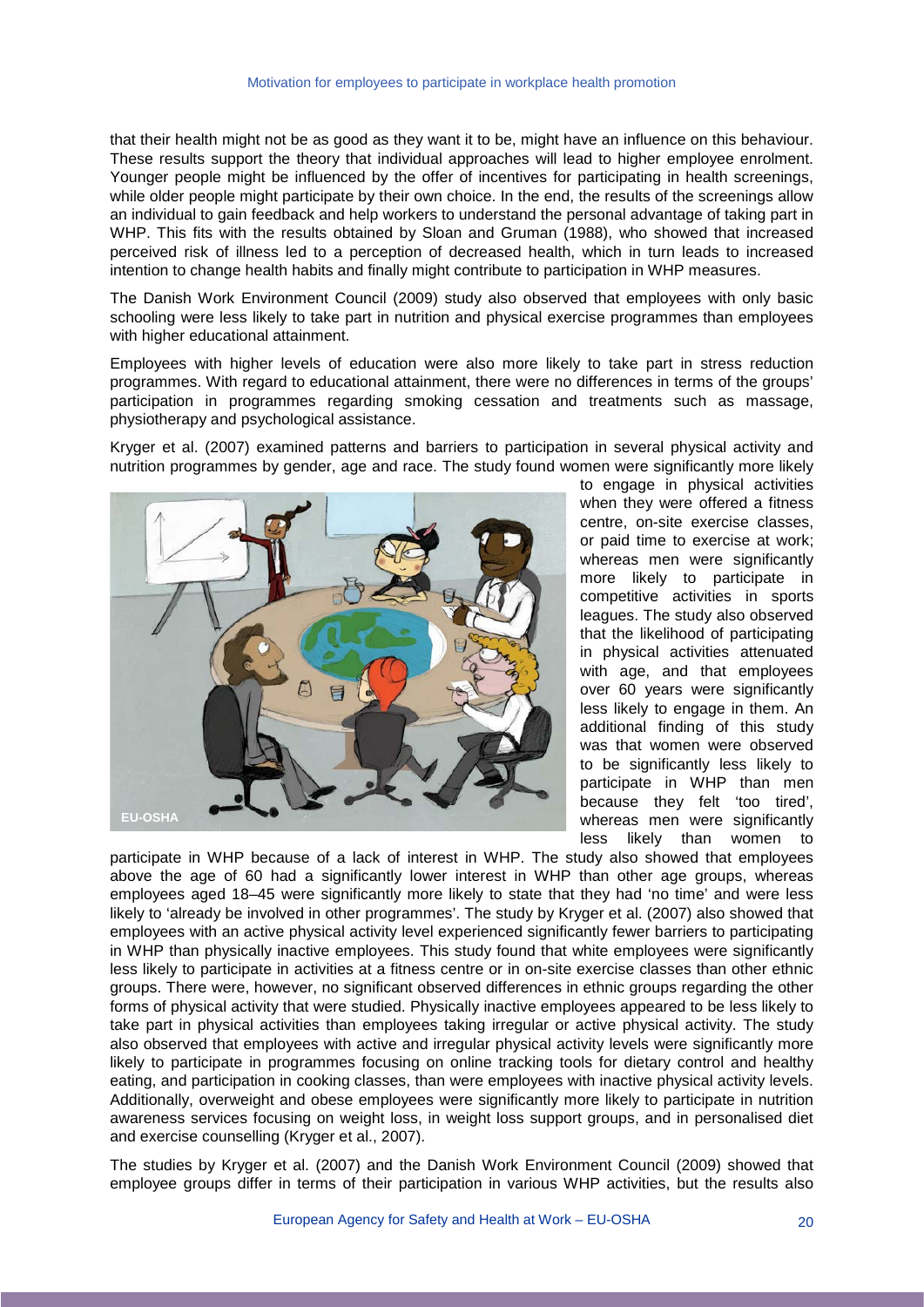showed that these differences in participation were not uniform across different activities. This implies that the ability of organisations to motivate employees to participate in WHP initiatives depends to some extent on the choice of WHP activities offered to them. Other studies indicate that the propensity to participate in WHP decreases with age (Emmons et al., 1996; Bridgeford, 2010), male gender (Blake et al., 1996; Emmons et al., 1996; Dolan et al., 2005), low educational attainment (Emmons et al., 1996), adverse health behaviour (Terry et al., 2010; McLellan et al., 2009; Linnan et al., 2001; Rost et al., 1990), and work-related issues, such as lack of managerial support, inability to participate during working hours, low control over the work situation and lack of support from co-workers (Kimanen et al., 2011; Linnan et al., 2001).

In conclusion, the review of the existing literature highlights that level and degree of participation in WHP measures and programmes varies not only across various diversity groups in the workforce, but also appears to vary by the type of measure implemented. Understanding the variation in participation and recruitment trends across sub-groups of workers may be useful in helping to tailor future WHP programmes more effectively, and in targeting communication and marketing strategies to different groups within the workforce to enhance active participation and commitment.

## <span id="page-21-0"></span>**4.2. Recruitment vs. participation in WHP and the role of diversity**

One branch of the literature on WHP has investigated whether the factors that predict recruitment into WHP programmes also predict sustained participation in these programmes. A study by Rost et al. (1990) on the predictors of employee involvement in WHP observed that the groups most likely to be recruited for such activities are not necessarily the groups that are most likely to exhibit sustained participation in them. The study accordingly shows that male employees, employees with high educational attainment, employees in managerial positions and married employees are more likely to be recruited for WHP. However, the study also shows that it is the opposite groups that are more likely to exhibit sustained participation in WHP activities – that is, female employees, employees with low educational attainment, employees in non-managerial positions, and unmarried employees (Rost et al., 1990). Another study shows that the likelihood of sustained participation increases significantly with age and female gender (Terry et al., 2010).

# <span id="page-21-1"></span>**5. Conclusions**

In this review, both the scientific and 'grey' literature has been systematically evaluated. Based on this evaluation it is possible to draw the following conclusions about the motivation and barriers for workers to participate in workplace health promotion programmes.

#### **Senior management and supervisor commitment and leadership**

Researchers and WHP experts agree that senior management commitment, as well as supervisor support and leadership, are important for the recruitment into and continued participation of employees in WHP measures and programmes. The visible commitment of employers and senior managers in the promotion and protection of their employees' health and wellbeing has been found to be linked with enhanced commitment and participation of employees in WHP initiatives.

The commitment of employers and managers can be demonstrated by:

- providing and continuing to support the allocation of necessary financial and organisational resources to such types of programme;
- the visible endorsement of goals and objectives concerning health promotion;
- displaying exemplary health promotion and safety behaviour;
- **•** providing and encouraging a healthy and safe working environment.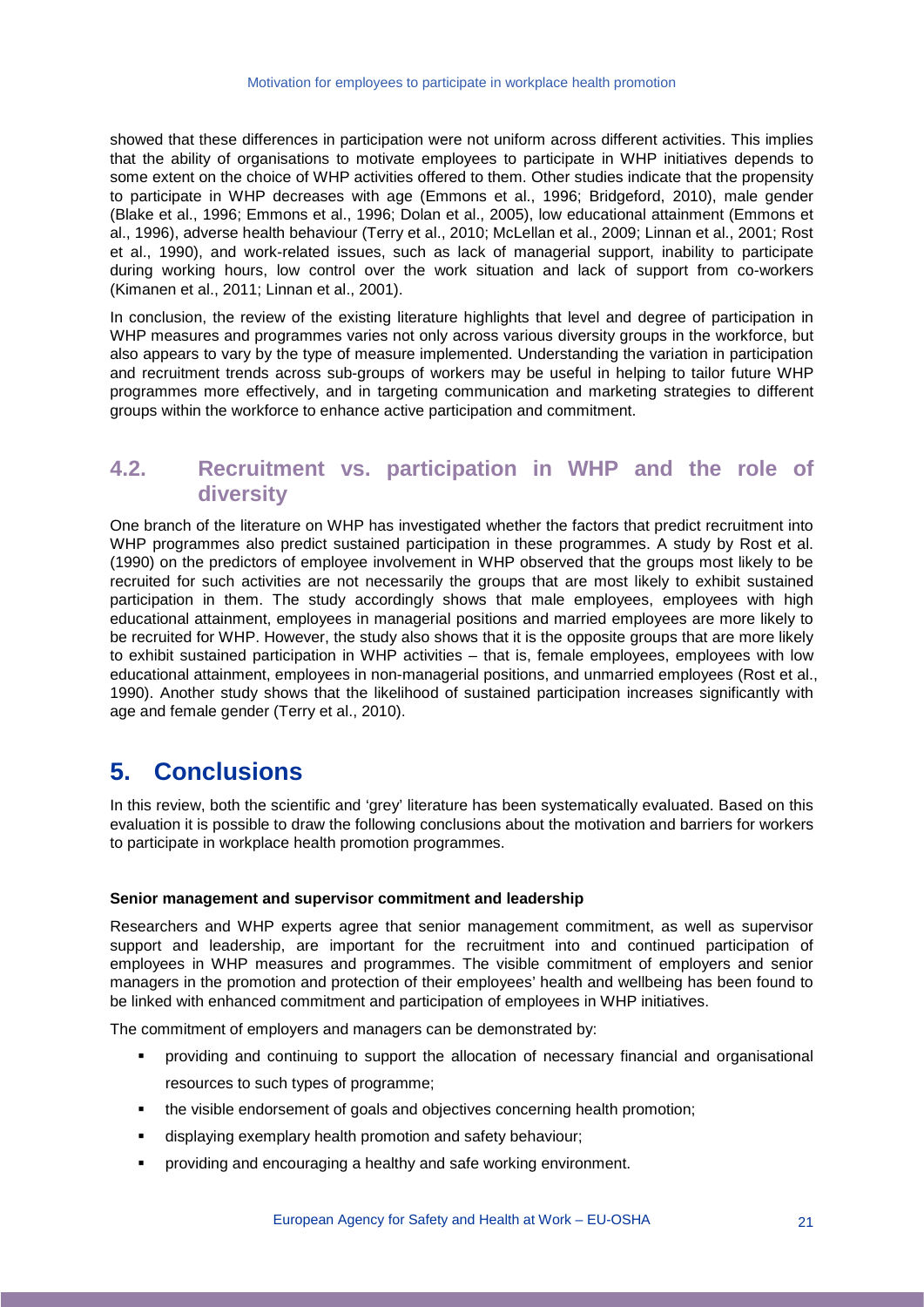#### **Employee involvement in WHP planning, implementation and evaluation**

The active participation of workers can be motivated and encouraged by involving them throughout the WHP process, including planning, implementation and evaluation. The design, implementation and evaluation of WHP programmes should be carried out with employees being involved and trade unions consulted from the very beginning of the process. Employees can be involved through employee advisory boards, wellness committees and union representation.

Research has shown that employees are more likely to participate in WHP programmes if they work for or within organisations where employees or their peers endorse and participate in such programmes. In general, they can be encouraged to get involved by observing their colleagues engaging and participating in WHP initiatives. One approach that has been successful is the use of an in-house 'ambassador'. This is an employee who champions the importance of the WHP programme among their colleagues by acting as a leader and role model in participating in such activities.

#### **The use of a tailored approach: programme measures fitted to individual needs**

Tailoring WHP measures to meet individual needs has been observed to be successful in enhancing the motivation of workers to participate. A preliminary step in developing a programme that is tailored to employees may be the use of existing data, for instance on health, to identify the special needs or priority areas of employees. During the data retrieval process it is crucially important to safeguard the anonymity of individuals, respect data protection legislation, and always have in mind that employee participation in WHP is totally voluntary. It should also be borne in mind that external factors that might inhibit participation can sometimes be related to formal aspects of the organisation, such as working hours and provision of child care. Such challenges should be taken into account when planning WHP measures.

#### **Accessibility of WHP programme to employees**

The participation of workers can be enhanced if the accessibility of WHP activities is considered as part of the design process. This includes considering the time (both the length of time of the activity and the time of day) required for employee participation, convenience of the location of such events, and the relevant costs to the individual employee. For small and medium-sized companies this can be a significant challenge. Not all SMEs will be able to organise activities close to the workplace and during working hours. Additionally, they may have limited resources to invest in WHP measures and initiatives. However, SMEs can choose to organise simple activities (such as organised walks during the lunch break, or going biking, running or swimming after work), which can help promote the health and wellbeing of employees. These types of activities are low cost, very accessible to a large portion of the workforce, and can easily be organised close to most workplaces.

#### **Organisational changes: holistic approaches**

The literature highlights the importance of using a holistic approach to WHP, which should include both organisational changes and individual approaches. Having health-promoting organisational structures in place has been found to encourage employees to take individual measures more seriously, and to have confidence that information is credible and meaningful.

- Organisational learning supports health promotion and protection activities and thus contributes to the overall programme effectiveness and sustainability.
- Organisational readiness to change may play an important part in encouraging the active participation of employees in WHP measures and programmes.

Developing successful organisational change is underpinned by the active cultivation of shared intentions and a common vision among employees of the organisation. This can be promoted by encouraging employee participation throughout all stages of the WHP process: design, implantation and evaluation. A potential problem can arise with this approach when some employees and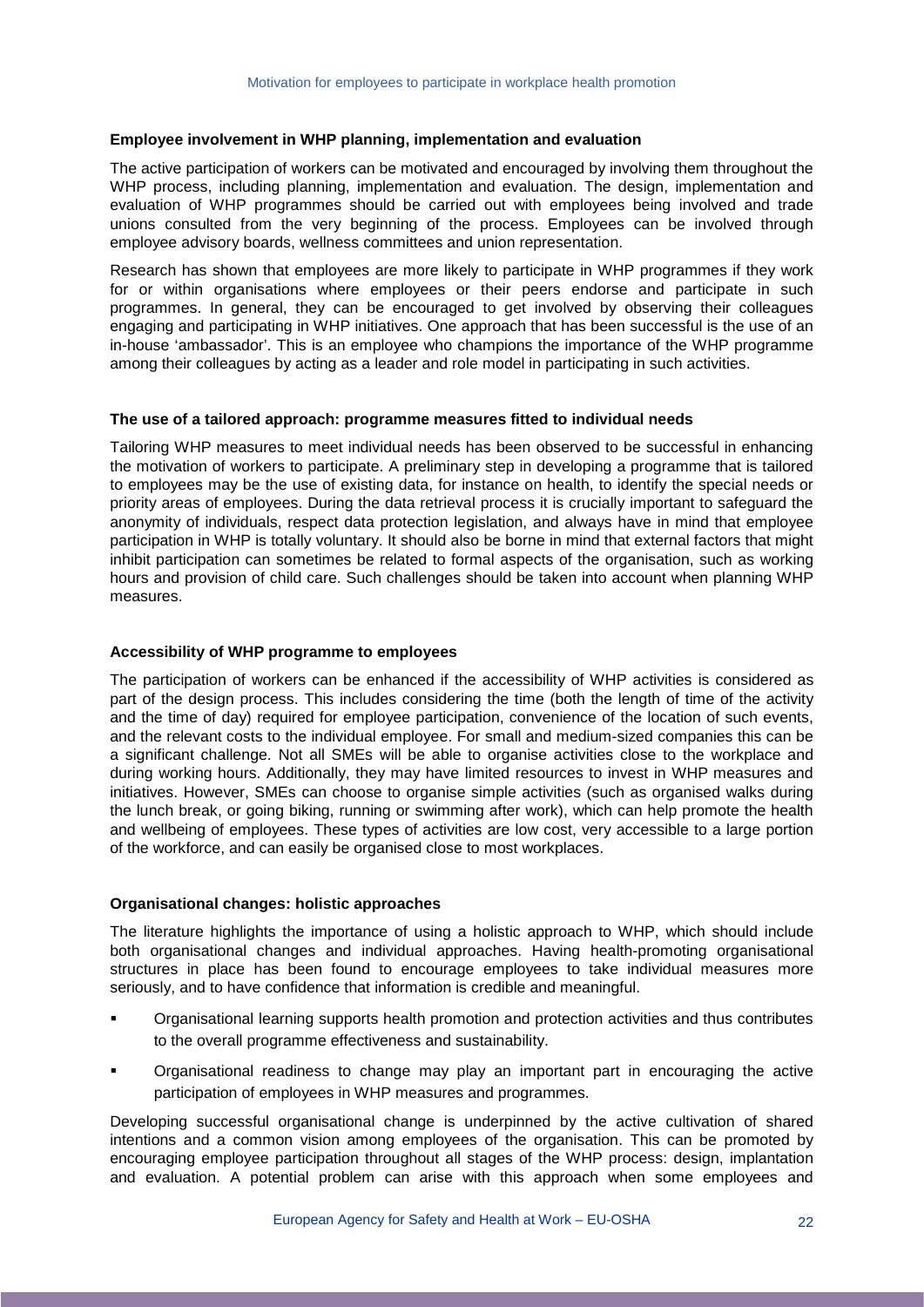managers feel committed to a common vision or initiative while others do not. This disparity can inhibit the cultivation of successful organisational change.

#### **Health screening as the basis of an individual health programme**

Health screening is seen as a key element in health promotion programmes. Individual risk reports, based on such assessments, provide important feedback to employees regarding their relative risk for various mental and physical health conditions. This information, in turn, may encourage workers to participate in WHP measures and actions. There is a growing body of evidence to suggest that information provided to employees, based on the findings of health screenings, may have a positive influence in cultivating the interest and motivation of employees to participate in WHP measures and programmes. However, it should be borne in mind that confidentiality and personal data protection must be respected throughout the process.

It might be easier for large organisations to conduct such measures, as these organisations often have their own occupational physician who can offer certain health risk assessments within a routine examination.

However, it is most likely that smaller organisations will not have an occupational physician to carry out individual health screening, and they may have to rely on external services to conduct them. This may, in turn, generate an additional cost to a WHP programme, which SMEs might not be able to afford. In that case it would be important for them to inform their employees about health risks in general. This can be done by, for example, holding health awareness events or distributing flyers or health pamphlets among their workers. In addition, when an organisation cannot afford to set up health screenings they can encourage their employees to have individual health checks

#### **Communication and information**

Communication has been identified as a key factor for success in WHP programmes. The best way to approach employees to get them involved is to use positive messages that are targeted at the individual. The use of both formal and informal communication channels can help to cultivate worker participation in WHP initiatives. However, it is important that targeted health information and communication channels do not interfere with employees' autonomy and privacy. For small and medium-sized organisations, using professional communication services may be a challenge or even impossible. Regular communication is probably one of the easiest ways to keep interest, motivation and participation in WHP programmes high. Direct, informal and regular communication may be easier for smaller companies.

#### **Incentives**

Incentives (either material or social) could support the advertising of health promotion programmes. However, their use should be handled carefully for several reasons, and enhancing intrinsic motivation is a more secure way to achieve long-term changes in behaviour. For larger organisations, it may be easier and more viable to offer employees a variety of both material and social incentives. However in smaller organisations, with more limited organisational resources, the most obvious form of reinforcement will probably be appraisal, recognition or just positive feedback.

#### **Workplace health promotion in a diverse workforce: who participates, who does not and why?**

The literature review showed that – in a diverse workforce – different employee groups have different patterns of participation in relation to different types of WHP activity. In addition, these differences in participation are not uniform across various WHP activities. The literature indicates that the likelihood of participating in WHP:

- decreases with age;
- **is lower with male gender;**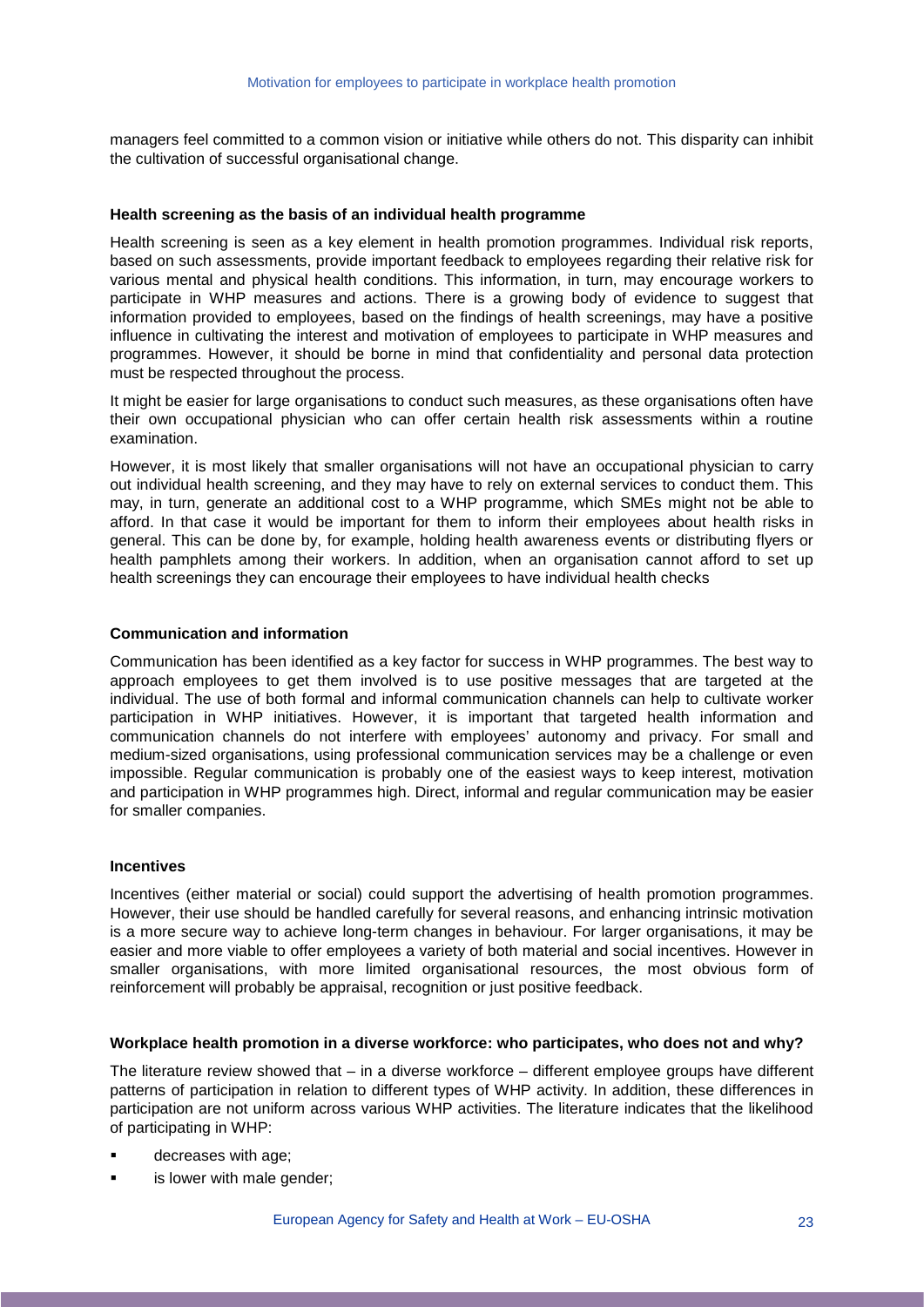- is less with low education attainment;
- is lower in association with adverse health behaviour;
- and is associated with work-related issues, such as support from managers and co-workers.

#### **Recruitment vs. participation in WHP and the role of diversity**

The groups most likely to be recruited for WHP activities are not necessarily those that are most likely to exhibit sustained participation in them. In general, the review of the literature observed that:

- Male employees, employees with high educational attainment, employees in managerial positions and married employees are more likely to be recruited for WHP.
- In contrast, female employees, employees with low educational attainment, employees in nonmanagerial positions and unmarried employees are more likely to show sustained participation in WHP activities.
- In addition, sustained participation was observed to increase with age and female gender.

Understanding the variation in participation and recruitment trends across sub-groups of workers may be useful to help further tailor WHP programmes more effectively, and to target communication and marketing strategies at different groups to encourage active participation and commitment.

The literature review also identified some areas in which additional research is necessary. In particular, more information is needed on how employees' motivation works in SMEs as most of the evaluated interventions are described for big enterprises; how to motivate difficult-to-reach staff such as parttime and shift workers; and what is an impact of cultural differences, especially in the EU context.

## <span id="page-24-0"></span>**6. Recommendations**

The following are some key recommendations to help facilitate the increased participation of workers in WHP actions and measures, based on the results of the literature review.

- Actively and continuously involve employees in the design and implementation of WHP activities.
- Tailor and target WHP measures to the needs of employees.
- Use formal and informal communication strategies to promote WHP measures and raise employees' awareness of health issues. To sustain participation in WHP this flow of information must be maintained throughout the whole WHP project.
- Provide employees with adequate, personal and positive motivating information on the WHP activities.
- It is important that WHP activities satisfy individual and social needs at the workplace.
- WHP activities and measures should be easily accessible to employees (e.g., be at a convenient location and time) and – if possible – time during working hours should be allowed for the employees to participate in WHP measures.
- Clear leadership and continuous support by employers and senior management for WHP programmes, and the active and continuous participation of employees, is crucial to the success of such programmes. The support for and the involvement in WHP interventions by employers and senior management should be visible and enthusiastic.
- It is important to consider the role of diversity when planning WHP measures and actions, as this may help to cultivate and sustain worker participation.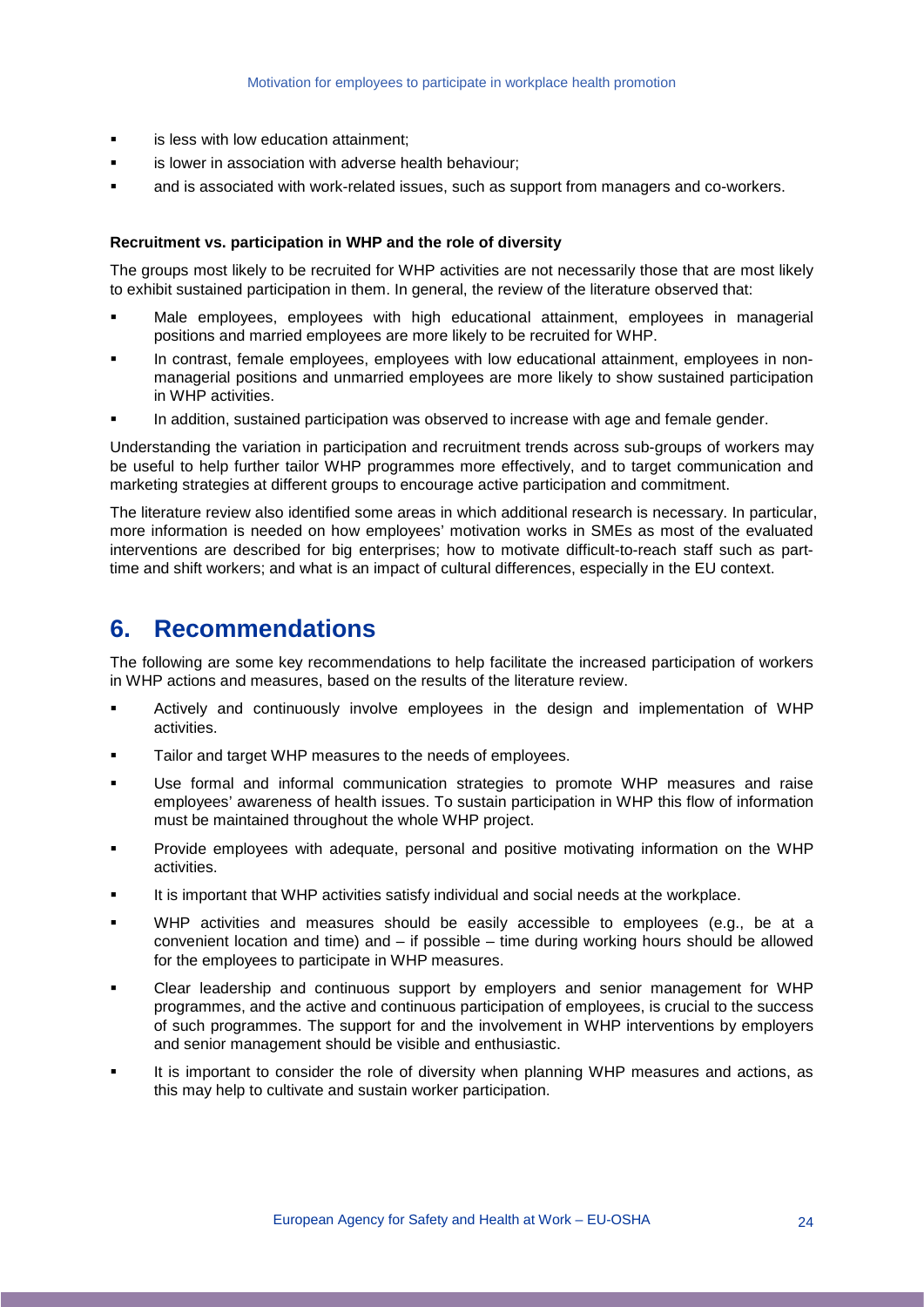#### <span id="page-25-0"></span>**References**

- Anderson, R.C. & Kaczmarek, B. 'The Importance of Promoting Health in the Workplace', The Internet Journal of Academic Physician Assistants, Vol. 4, No.1, 2004. Available at: [http://www.ispub.com/journal/the-internet-journal-of-academic-physician](http://www.ispub.com/journal/the-internet-journal-of-academic-physician-assistants/volume-4-number-1/the-importance-of-promoting-health-in-the-workplace.html)[assistants/volume-4-number-1/the-importance-of-promoting-health-in-the-workplace.html](http://www.ispub.com/journal/the-internet-journal-of-academic-physician-assistants/volume-4-number-1/the-importance-of-promoting-health-in-the-workplace.html)
- Bandura, A., 'Self-efficacy: toward a unifying theory of behavioral change', Psychology Review, Col 84, No. 2, 1977, pp. 191–215.
- Bates, J. 'Workplace wellness programs: increasing employee participation' (2009). Retrieved 11 November 2011, from [http://www.wellnessproposals.com/wellness\\_articles/workplace\\_wellness\\_programs](http://www.wellnessproposals.com/wellness_articles/workplace_wellness_programs-increasing_employee_participation.htm)[increasing\\_employee\\_participation.htm](http://www.wellnessproposals.com/wellness_articles/workplace_wellness_programs-increasing_employee_participation.htm)
- Bellew, B., *Primary prevention of chronic disease in Australia through interventions in the workplace setting: a rapid review*, Victorian Government Department of Human Services, 2008, p. 26
- Blake, S.M., Caspersen, C.J., Finnegan, J., Crow, R.A., Mittlemark, M.B. & Ringhofer, K.R., 'The shape up challenge: a community-based worksite exercise competition', American Journal of Health Promotion, 1996, Vol. 11, No. 1, pp. 23–34.
- Bridgeford, L.C., 'With health and wellness for all; Targeted communication to all generations can ensure broad wellness program participation', Employee Benefit News, 2010. Retrieved 11 November 2011, from [http://goliath.ecnext.com/coms2/gi\\_0198-](http://goliath.ecnext.com/coms2/gi_0198-670651/With-health-and-wellness-for.html) [670651/With-health-and-wellness-for.html](http://goliath.ecnext.com/coms2/gi_0198-670651/With-health-and-wellness-for.html)
- Brodie, D. & Dugdill, L., 'Health promotion at work', Journal of the Royal Society of Medicine, Vol. 86, No. 12, 1993, pp. 694–696.
- Capra, S. & Williams, T., 'Nutrition intervention at the workplace some issues and problems', Australian Journal of Nutrition & Diet, Vol. 500, 1993, pp. 2–3.
- Chapman, L.S., 'Meta-evaluation of worksite health promotion economic return studies: 2005 update', American Journal of Health Promotion, Vol.19, No. 6, 2005, pp. 1–11.
- Chapman, L.S., 'Employee participation in workplace health promotion and wellness programs: How important are incentives, and which work best?', North Carolina Medicine Journal, Vol. 67, No. 6, 2006, pp. 431–432.
- Clark, A., 'Workplace health for a healthy place to work', Complete Nutrition, Vol. 10, No. 1, Feb, 2010. Available at: [http://www.achn.co.uk/Workplace-Health-For-A-Healthy-Place-To-](http://www.achn.co.uk/Workplace-Health-For-A-Healthy-Place-To-Work.pdf)[Work.pdf](http://www.achn.co.uk/Workplace-Health-For-A-Healthy-Place-To-Work.pdf)
- Crump, C.E., Earp, J. A., Kozma, C.M., Hertz-Picciotto, I., 'Effect of organization-level variables on differential employee participation in 10 federal worksite health promotion programs', Health Education Quarterly, Vol. 23, No. 2, 1996, pp. 204–223.
- Csiernik, R., Macdonald, S., Durand, P., Cameron Wild, T. & Rylett, M., 'Who do we serve? Worksite characteristics, workforce attributes and occupational assistance programming in Canada', Journal of Workplace Behavioral Health, 2005, Vol. 21, No. 2, pp. 15–29.
- Danish Work Environment Council, Sundhedsfremmeaktiviteter på arbejdspladser [Health promoting activities in workplaces]. 2009. Copenhagen: The Danish Work Environment Council. Available at:<http://www.amr.dk/Default.aspx?ID=25#4548>
- Davis, K.E., Jackson, K.L., Kronenfeld, J.J. & Blair, S.N., 'Intent to participate in worksite health promotion activities: A model of risk factors and psychosocial variables', Health Education Quarterly, Vol. 11, No. 4, 1984, pp. 361–377.
- Deci, E.L., Connell, J.P. & Ryan, R.M., 'Self-determination in a work organization', Journal of Applied Psychology, Vol. 74, 1989, pp. 580–590.
- Deci, E.L., Koestner, R. & Ryan, R.M., 'Extrinsic rewards and intrinsic motivation in education: reconsidered once again', Review of Educational Research, Vol. 71, No. 1, 2001, pp. 1– 27.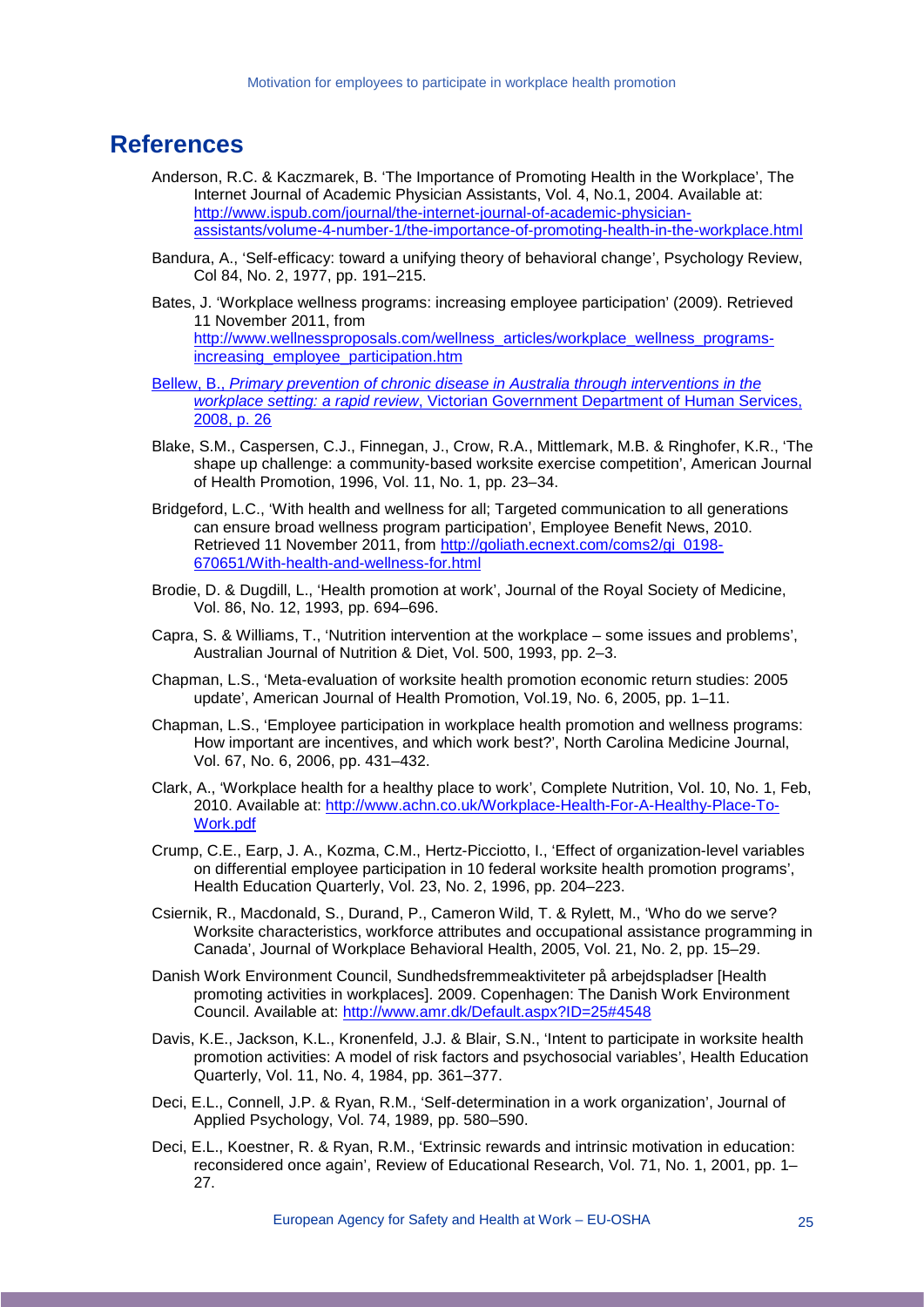- Demmer, H., 'Worksite Health Promotion: How to go about it', European Health Promotion Series 4, WHO, 1995. Available at:<http://whqlibdoc.who.int/euro/1994-97/3924379408.pdf>
- Donaldson, S.I., 'Effects of lifestyle and stress on the employee and organization: implications for promoting health at work', Anxiety, Stress & Coping: An International Journal, Vol. 6, No. 3, 1993, pp. 155–177.
- Dowd, E.T., 'Psychological reactance in health education and promotion', Journal of Health Education, Vol. 61, No. 2, 2002, pp. 113–124.
- Emmons, K., Linnan, L. & Abrams, D., 'Women who work in manufacturing settings: Factors influencing their participation in worksite health promotion programs', Women's Health Issues, 1996, Vol. 6, No. 2, pp. 74–81.
- ENWHP European Network for Workplace Health Promotion, The Luxembourg Declaration on Workplace Health Promotion in the European Union, 1997 (updated on 2005 and 2007). Available at: [http://www.enwhp.org/fileadmin/rs](http://www.enwhp.org/fileadmin/rs%20dokumente/dateien/Luxembourg_Declaration.pdf)  [dokumente/dateien/Luxembourg\\_Declaration.pdf](http://www.enwhp.org/fileadmin/rs%20dokumente/dateien/Luxembourg_Declaration.pdf)
- ENWHP European Network for Workplace Health Promotion, Quality Criteria of Workplace Health Promotion, 1999. Available at: [http://www.enwhp.org/fileadmin/downloads/quality\\_criteria.pdf](http://www.enwhp.org/fileadmin/downloads/quality_criteria.pdf)
- ENWHP European Network for Workplace Health Promotion, 'Small, healthy and competitive, New strategies for improved health in small-and medium-sized enterprises, Criteria and Models of Good Practice for Workplace Health Promotion', Essen, 2001. Available at: <http://www.enwhp.org/fileadmin/downloads/criteria.pdf>
- ENWHP European Network for Workplace Health Promotion, Workplace Health Promotion, 2002. Available at:<http://www.enwhp.org/the-enwhp/members-nco/slovenia.html>
- EU-OSHA European Agency for Safety and Health at Work, Research on changing world of work. Report, 2002. Available at:<http://osha.europa.eu/en/publications/reports/205>
- EU-OSHA European Agency for Safety and Health at Work, Workplace Health Promotion for Employees, 2010. Available [at: http://osha.europa.eu/en/publications/factsheets/94](at:%20http://osha.europa.eu/en/publications/factsheets/94)
- EU-OSHA European Agency for Safety and Health at Work (2012). Case studies. Retrieved 30 April 2012, from:<http://osha.europa.eu/en/practical-solutions/case-studies>
- EU-OSHA European Agency for Safety and Health at Work (2012). Motivation for employers to participate in workplace health promotion. Available at: [http://osha.europa.eu/en/publications/literature\\_reviews/motivation-for-employers-to-carry](http://osha.europa.eu/en/publications/literature_reviews/motivation-for-employers-to-carry-out-workplace-health-promotion/view)[out-workplace-health-promotion/view](http://osha.europa.eu/en/publications/literature_reviews/motivation-for-employers-to-carry-out-workplace-health-promotion/view)
- Eurofound European Foundation for the Improvement of Living and Working Conditions, European Quality of Life Survey, 2007. Available at <http://www.eurofound.europa.eu/areas/qualityoflife/eqls/2007/index.htm>
- European Commission, The Health Status of the European Union: Narrowing the Health Gap, 2003. Available at:
	- [http://ec.europa.eu/health/archive/ph\\_information/documents/health\\_status\\_en.pdf](http://ec.europa.eu/health/archive/ph_information/documents/health_status_en.pdf)
- Gee, D., Hunt, R. & Sayers, M., 'Health update: workplace health', Health Education Authority, 1997. Available at: [http://www.nice.org.uk/nicemedia/documents/hu\\_workplace\\_health.pdf](http://www.nice.org.uk/nicemedia/documents/hu_workplace_health.pdf)
- Glasgow, R.E., McCaul, K.D. & Fisher, K.J., 'Participation in worksite health promotion: a critique of the literature and recommendations for future practice', Health Education Quarterly, Vol. 20, 1993, pp. 391–408.
- Glorian, S., Stoddard, A.M., Ockene, J.K., Hunt, M.K., & Youngstrom, R., 'Worker participation in an integrated health promotion/health protection program: results from the WellWorks project', Health Education Quarterly, Vol. 23, No. 2, 1996. Available at: <http://works.bepress.com/ockenej/151>
- Goetzel, R.Z., Guindon, A.M., Turshen, I.J., & Ozminkowski, R.J., 'Health and Productivity Management: Establishing key performance measures, benchmarks, and best practices',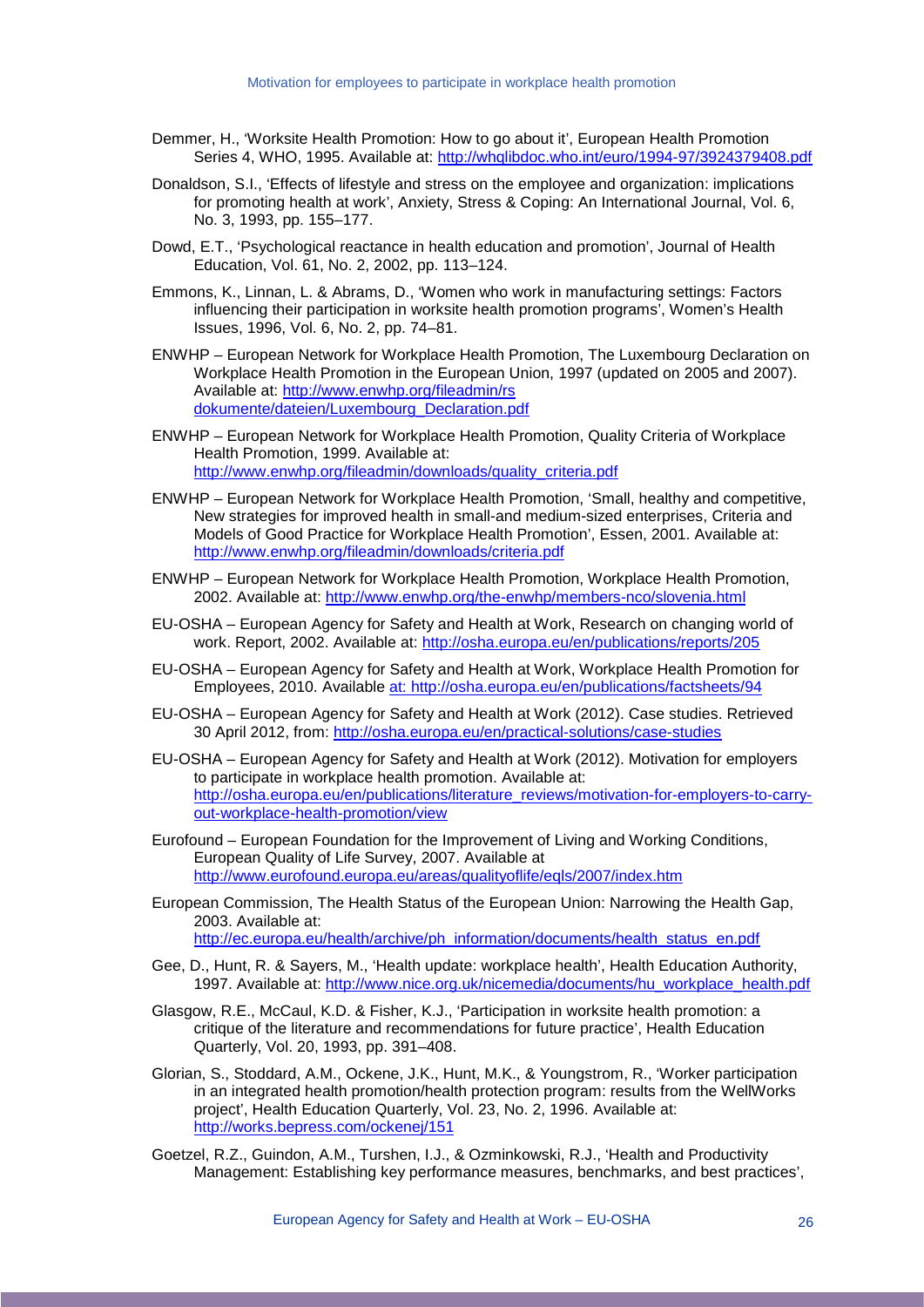Journal of Occupational and Environmental Medicine / American College of Occupational and Environmental Medicine, Vol. 43, No. 1, 2001, pp. 10–17.

- Goetzel, R.Z., Ozminkowski, R.J., Bowen, J. & Tabrizi, M., 'Employer integration of health promotion and protection programs', International Journal of Workplace Health Management, Vol.1, No. 2, 2008, pp. 109–122.
- Henning, R., Warren, N., Robertson, M., Faghri, P. & Cherniack, M. 'Workplace health protection and promotion through Participatory Ergonomics: An integrated approach', Public Health Reports, 2009 Supplement 1, Vol. 124, pp. 26–35. Available at: <http://www.publichealthreports.org/issueopen.cfm?articleID=2243>
- Hollander, R.B. & Lengermann, J.J., 'Corporate characteristics and worksite health promotion programs: Survey findings from Fortune 500 companies', Social Science and Medicine, 1988, Vol. 26, No. 5, pp. 491–501.
- Hunt, M.K., Ledermann, R., Potter, S., Stoddard, A. & Sorensen, G., 'Results of employee involvement in planning and implementing the Treatwell 5-a-Day work-site study', Health, Education & Behavior, Vol. 27, No. 2, 2000, pp. 223–231.
- Janer, G., Sala, M. & Kogevinas, M., 'Health promotion trials at worksites and risk factors for cancer', Scandinavian Journal of Work, Environment and Health, 2002, Vol. 28, No. 3, pp. 141–157.
- Kohn, A., Punished by Rewards: The Trouble with Gold Stars, Incentive Plans, A's, Praise, and Other Bribes, Houghton Mifflin Company, Boston, 1999.
- Kreis, J. & Bödeker, W., Health-related and economic benefits of workplace health promotion and prevention. Summary of the scientific evidence. IGA-Report 3e. 2004. Essen: BKK Bundesverband und Hauptverband der gewerblichen Berufsgenossenschaften (BKK Federation and Federation of Institutions for Statutory Accident Insurance and Prevention). Available at: [http://www.enwhp.org/fileadmin/downloads/IGA-](http://www.enwhp.org/fileadmin/downloads/IGA-Report_3_English.pdf)[Report\\_3\\_English.pdf](http://www.enwhp.org/fileadmin/downloads/IGA-Report_3_English.pdf)
- Kryger, J., Yore, M.M., Bauer, D.R. & Kohl, H.W., 'Selected barriers and incentives for worksite health promotion services and policies', American Journal of Health Promotion, 2007, Vol. 21, No. 5, pp. 439–447.
- Kuoppala, J., Lamminpää, A. & Husman, P., 'Work health promotion, job well-being, and sickness absences – a systematic review and meta-analysis', Journal of Occupational Environmental Medicine, Vol. 50, No. 11, 2008, pp. 1216–1227.
- LaMontagne, A.D., Barbeau, E., Youngstrom, R.A., Lewiton, M., Stoddard, A.M., McLellan, D., Wallace, L.M. & Sorensen, G., 'Assessing and intervening on OSH programmes: effectiveness evaluation of the Wellworks-2 intervention in 15 manufacturing worksites', Occupational and Environmental Medicine, Vol. 61, 2004, pp. 651–660.
- Linnan, L.A., Sorensen, G., Colditz, G., Klar, N. & Emmons, K.M., 'Using theory to understand the multiple determinants of low participation in worksite health promotion programs', Health Education & Behavior, 2001, Vol. 28, No. 5, pp. 591–607.
- Lovato, C.Y. & Green, L.W., 'Maintaining employee participation in workplace health promotion programs', Health Education & Behavior, 1990, Vol. 17, pp. 73–88.
- Lowe, G.S, 'Healthy workplaces and productivity: A discussion paper', Health Canada, 2003. Available at: [http://www.cprn.org/documents/20183\\_en.pdf](http://www.cprn.org/documents/20183_en.pdf)
- Lowe, G.S, 'Healthy workplaces strategies: creating change and achieving results', Health Canada, 2004. Available at: [http://www.cprn.org/documents/26838\\_en.pdf](http://www.cprn.org/documents/26838_en.pdf)
- Martin, A., Sanderson, K. & Cocker, F., 'Meta-analysis of the effects of health promotion intervention in the workplace on depression and anxiety symptoms', Scandinavian Journal of Work Environmental Health, Vol. 35, No. 1, 2009, pp. 7–18.
- McLellan, R.K., Mackenzie, T.A., Tilton, P.A., Dietrich, A.J., Comi, R.J., & Feng, Y.Y., 'Impact of workplace sociocultural attributes on participation in health assessments', Journal of Occupational Environmental Medicine, Vol. 51, No. 7, 2009, pp. 797–803.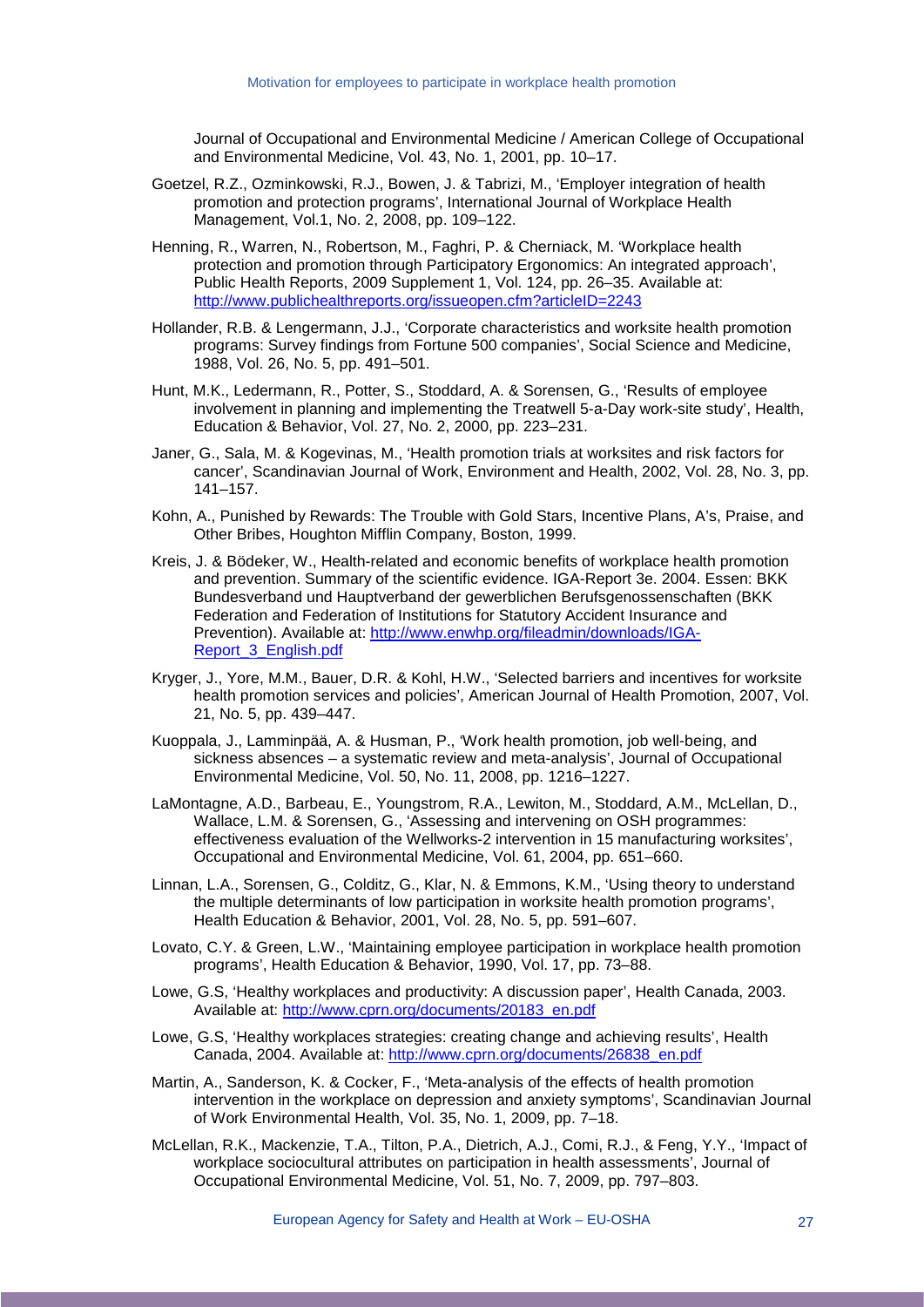Moore, A., Parahoo, K. & Fleming, P., 'Workplace health promotion within small and mediumsized enterprises', Health Education, Vol. 110, No. 1, 2010, pp. 61–76.

Muylaert, K., Op De Beeck, R. & Van den Broek, K., Company Health Check: An Instrument to Promote Health at the Workplace (Review Paper and Catalogue of Quality Criteria), ENWHP, 2007. Available at: [http://www.enwhp.org/fileadmin/downloads/7th\\_Initiative\\_MoveEU/Review\\_and\\_Catalogu](http://www.enwhp.org/fileadmin/downloads/7th_Initiative_MoveEU/Review_and_Catalogue_CHC.pdf)

[e\\_CHC.pdf](http://www.enwhp.org/fileadmin/downloads/7th_Initiative_MoveEU/Review_and_Catalogue_CHC.pdf)

- NEBOSH National Examination Board in Occupational Safety and Health, Happiness, Health and Well-being at Work, Research Summary, 2010. Available at [http://www.nebosh.org.uk/fileupload/upload/Happiness%20Report%20010311143201111](http://www.nebosh.org.uk/fileupload/upload/Happiness%20Report%20010311143201111646.pdf) [646.pdf](http://www.nebosh.org.uk/fileupload/upload/Happiness%20Report%20010311143201111646.pdf)
- Nöhammer, E., Schusterschitz, C. & Stummer, H., 'Determinants of employee participation in workplace health promotion', International Journal of Workplace Health Management, Vol. 3, No. 2, 2010, pp. 97–110.
- Oxford Dictionaries. Retrieved 10 November 2011, from [http://oxforddictionaries.com/view/entry/m\\_en\\_gb0369410#m\\_en\\_gb0369410](http://oxforddictionaries.com/view/entry/m_en_gb0369410#m_en_gb0369410)
- Pallarito, K., 'The Pepsi Challenge: Sustaining employee participation in wellness; Innovator: PepsiCo', AllBusiness. Retrieved 13 March 2012, from <http://www.allbusiness.com/medicine-health/diseases-disorders-obesity/11706610-1.html>
- Patterson, R.E., 'Durability and diffusion of the nutrition intervention in the working well trial', Preventive Medicine, Vol. 27, 1998, pp. 668–673.
- Peersman, G., Harden, A., Oliver, S., Effectiveness of health promotion interventions in the workplace: a review, report, Health Education Authority, London, 1998. Available at: [http://www.nice.org.uk/niceMedia/documents/effective\\_workplace.pdf](http://www.nice.org.uk/niceMedia/documents/effective_workplace.pdf)
- Pelletier, K.R., 'A review and analysis of the health and cost-effective outcome studies of comprehensive health promotion and disease prevention programs at the worksite: 1998- 2000 Update (VI)', American Journal of Health Promotion, Vol. 16, No. 2, 2001, pp. 107– 116.
- Pelletier, K.R., 'A review and analysis of the clinical and cost-effectiveness studies of comprehensive health promotion and disease management programs at the worksite: update VI 2000-2004', Journal of Occupational Environment Medicine, Vol. 47, No. 10, 2005, pp. 1051–1058.
- Rost, K., Connell, C., Schechtman, K., Barzilai, B. & Fischer Jr., E.B., 'Predictors of Employee Involvement in a Worksite Health Promotion Program', Health Education Quarterly, Vol. 17, No. 4, 1990, pp. 395–407.
- Schneider, S., Hauf, C. & Schiltenwolf, M., 'Back care programs for health promotion representative user profiles and correlates of participation in Germany', Preventive Medicine, Vol. 40, 2005, pp. 227–238.
- Seaverson, E.L.D., Grossmeier, J., Miller, T.M. & Anderson, D.R., 'The role of incentive design, incentive value, communications strategy, and worksite culture on health risk assessment participation', American Journal of Health, Vol. 23, No. 5, 2009, pp. 343–352.
- Shain, M. & Kramer, D.M., 'Health Promotion in the Workplace: Framing the Concept; Reviewing the Evidence', Journal of Occupation Environmental Medicine, Vol. 61, 2004, pp. 643–648.
- Shain, M. & Suurvali, H., Investing in Comprehensive Workplace Health Promotion, Center for Addiction and Mental Health: National Quality Institute (NQI), 2001.
- Sloan, R.P. & Gruman, J.C., 'Participation in workplace health promotion programs: The contribution of health and organizational factors', Health, Education & Behaviour, 1988, Vol. 15, No. 3, pp. 269–288.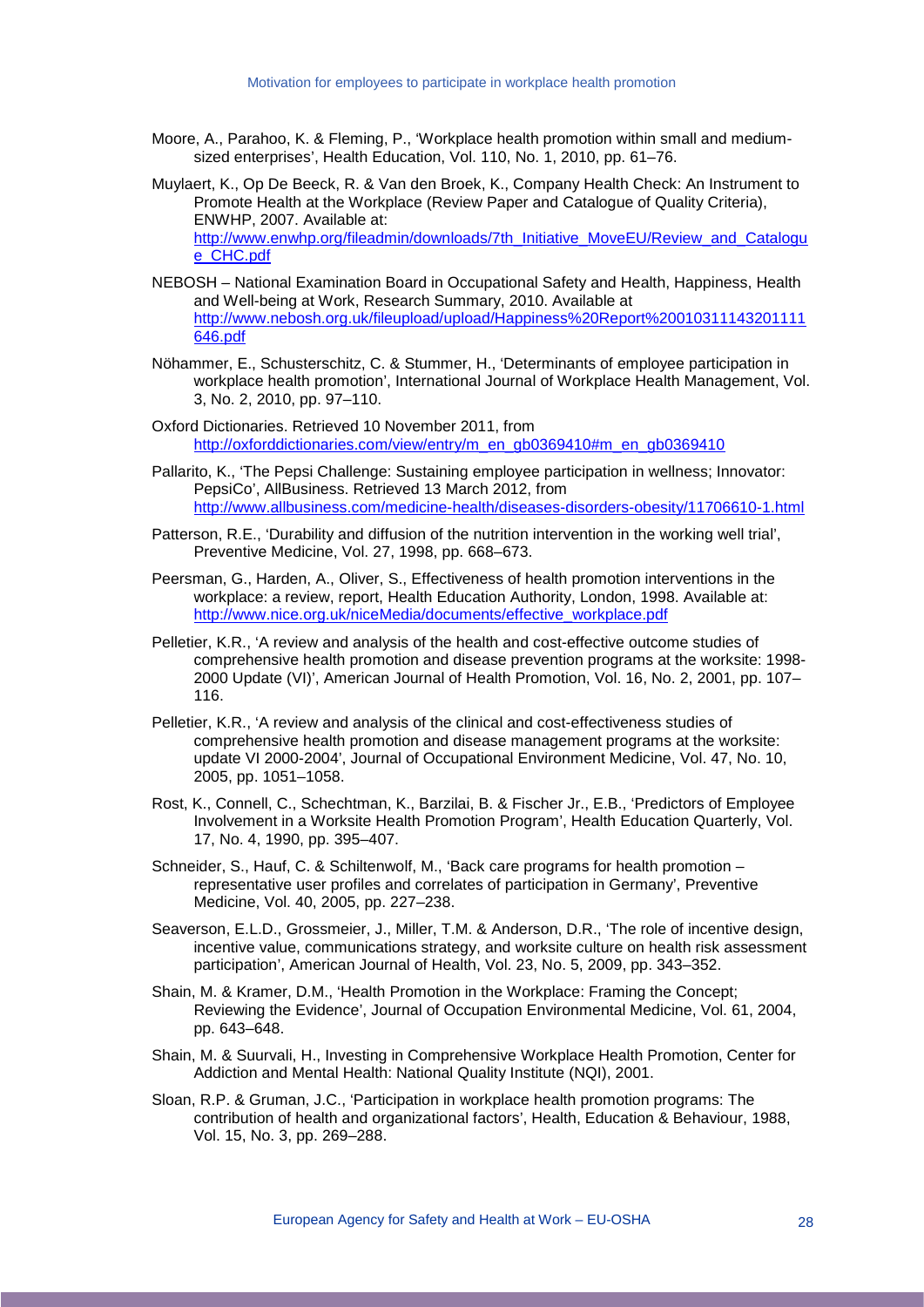- Taitel, M.S., Haufle, V., Heck, D., Loeppke, R., & Fetterolf, D., 'Incentives and other factors associated with employee participation in health risk assessments', Journal of Occupational and Environmental Medicine, Vol. 50, 2008, pp. 863–872.
- Terry, P.E., Fowles, J.B. & Harvey, L., 'Employee engagement factors that affect enrolment compared with retention in two coaching programs – The ACTIVATE Study', Population Health Management, Vol. 13, No. 3, 2010, pp. 115–122.
- Thesenvitz, J., Supporting Comprehensive Workplace Health Promotion in Ontario Project: Effectiveness of Workplace Health Promotion, The Health Communication Unit at the Centre for Health Promotion, University of Toronto, Toronto, 2003.
- Thesenvitz, J., Conditions for Successful Workplace Promotion Initiatives, The Health Communication Unit at the Centre for Health Promotion, University of Toronto, Toronto, 2002. Available at: [http://www.thcu.ca/infoandresources/resource\\_display.cfm?resourceID=1135&translateto](http://www.thcu.ca/infoandresources/resource_display.cfm?resourceID=1135&translateto=English) [=English.](http://www.thcu.ca/infoandresources/resource_display.cfm?resourceID=1135&translateto=English)
- Tones, K. & Tilford, S., Health Promotion: Effectiveness, efficiency and equity (3rd edn), Nelson Thornes, Cheltenham, UK, 2001.
- Vaughan-Jones, H. & Barham, L., 'Healthy Work; Challenges and Opportunities to 2030, a report for Bupa in partnership with the Oxford Health Alliance', The Work Foundation and RAND Europe, 2009. Available at [http://www.bupa.com/about-us/information](http://www.bupa.com/about-us/information-centre/uk/uk-healthy-work)[centre/uk/uk-healthy-work](http://www.bupa.com/about-us/information-centre/uk/uk-healthy-work)
- Warshaw, L.J, Messite, J., 'Health protection and promotion in the workplace: an Overview', in Stellman J.M. (ed.) Encyclopaedia of Occupational Health and Safety, International Labour Organization Publications, Geneva, Switzerland, 1998, pp. 79–89.
- Weiner, B.J., An Attributional Theory of Motivation and Emotion, Springer Verlag, New York, 1986.
- Weiner, B.J., Lewis, M.A. & Linnan, L.A., 'Using organisation theory to understand the determinants of effective implementation of worksite health promotion programs', Health Education Research, Vol. 24, No. 2, 2009, pp. 292–305.
- Wilhide, C. & Hayes, J.R., 'The use and influence of employee incentives on participation and throughput in a telephonic Disease Management Program', Population Health Management, Vol. 11, No 4, 2008, pp.197–203.
- WHO World Health Organization, Re-defining 'Health', 2005. Retrieved 11 November 2011, from [http://www.who.int/bulletin/bulletin\\_board/83/ustun11051/en/](http://www.who.int/bulletin/bulletin_board/83/ustun11051/en/)
- WHO World Health Organization, Ottawa Charter for Health Promotion, 1986. Available at: [http://www.who.int/hpr/NPH/docs/ottawa\\_charter\\_hp.pdf](http://www.who.int/hpr/NPH/docs/ottawa_charter_hp.pdf)
- WHO World Health Organization, Constitution of the World Health Organization Basic Documents, Forty-fifth edition, Supplement, 2006. Available at: [http://www.who.int/governance/eb/who\\_constitution\\_en.pdf](http://www.who.int/governance/eb/who_constitution_en.pdf)
- WHO World Health Organization. 'Workplace health promotion Benefits', 2009a. Available at [http://www.who.int/occupational\\_health/topics/workplace/en/index1.html](http://www.who.int/occupational_health/topics/workplace/en/index1.html)
- WHO World Health Organization. Workplace health promotion. The workplace: a priority [setting for health promotion.](http://www.who.int/occupational_health/topics/workplace/en/) 2009b. Available at [http://www.who.int/occupational\\_health/topics/workplace/en/](http://www.who.int/occupational_health/topics/workplace/en/)
- WHO World Health Organization. [The determinants of health.](http://www.who.int/hia/evidence/doh/en/) Geneva. Retrieved 10 November 2011, from<http://www.who.int/hia/evidence/doh/en/>